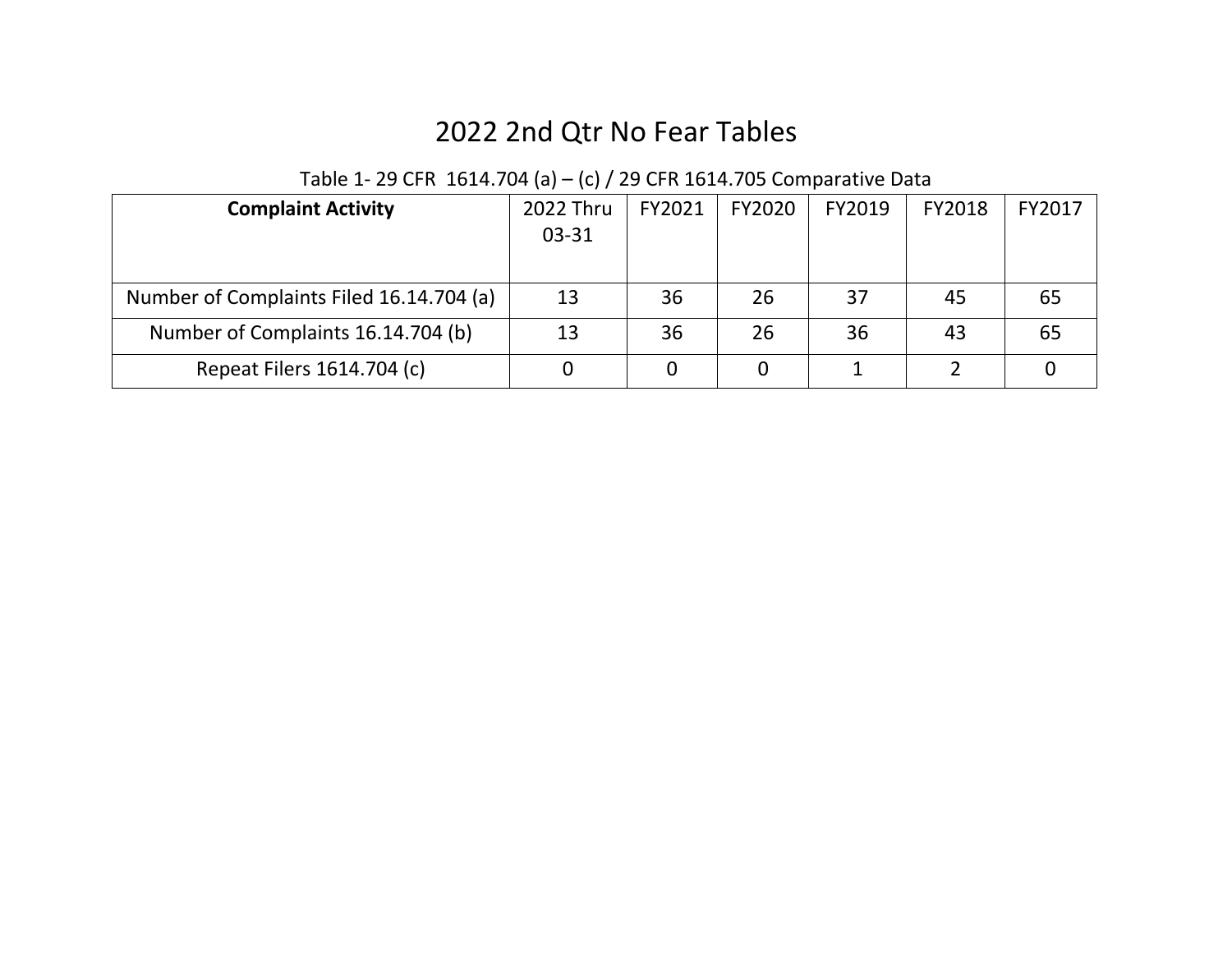| <b>Complaint by Basis</b> | 2022 Thru      | FY 2021        | FY 2020        | FY 2019        | FY 2018          | FY 2017        |
|---------------------------|----------------|----------------|----------------|----------------|------------------|----------------|
|                           | 03-31          |                |                |                |                  |                |
|                           |                |                |                |                |                  |                |
| Race                      | 8              | 23             | 13             | 13             | 21               | 22             |
| Color                     | 2              | 3              | 3              | 3              | 5                | 3              |
| Religion                  |                |                | $\Omega$       | $\overline{2}$ | 1                | $\overline{2}$ |
| Reprisal                  | 10             | 18             | 12             | 21             | 29               | 35             |
| Sex                       | 3              | 14             | 10             | 13             | 19               | 25             |
| <b>PDA</b>                | 0              | 0              | 1              | 0              | 1                | 1              |
| <b>National Origin</b>    | $\overline{2}$ | 4              | 5              | 4              | 5                | 5              |
| Equal Pay Act             | 1              | $\overline{0}$ | $\Omega$       | $\overline{0}$ | $\mathfrak{p}$   | 1              |
| Age                       | 1              | 8              | 5              | 11             | 15               | 16             |
| Disability                | 4              | 13             | 10             | 20             | 16               | 22             |
| Genetics                  | 0              | $\overline{0}$ | $\overline{0}$ | $\overline{0}$ | $\boldsymbol{0}$ | $\mathbf 0$    |
| Non-EEO                   | 1              | 3              |                | $\mathbf{1}$   | 2                | 4              |

Table 1a- 29 CFR 1614.704 (d) / 29 CFR 1614.705 Comparative Data

Note: Complaints can be filed alleging multiple bases. The sum of the bases may not equal total complaints filed.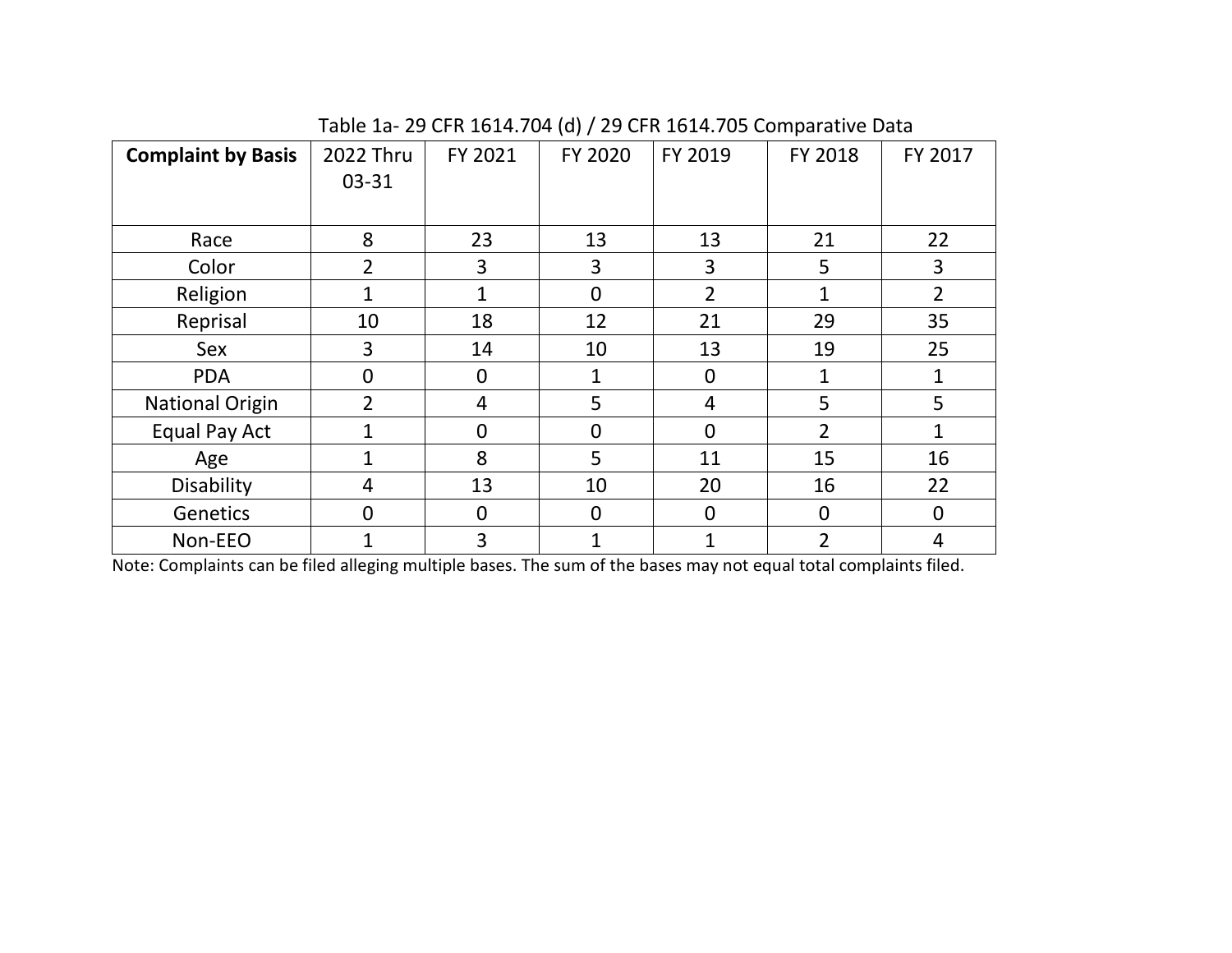### Table 1b -29 CFR 1614.704 (e) / 29 CFR 1614.705 Comparative Data

| <b>Complaints by Issue</b> | 2022 Thru | FY 2021 | FY 2020 | FY 2019 | FY 2018 | FY 2017 |
|----------------------------|-----------|---------|---------|---------|---------|---------|
|                            | $03 - 31$ |         |         |         |         |         |
| Appointment/Hire           |           |         |         |         |         |         |
| Assignments of Duties      |           | 12      |         |         |         | 14      |
| Awards                     |           |         |         |         |         |         |
| Conversion to Full         |           |         |         |         |         |         |
| <b>Time/Perm Status</b>    |           |         |         |         |         |         |

Note: Complaints can be filed alleging multiple cases. The sum of the bases may not equal total complaints filed.

|                                   |           | $\cdots$ |         |         |         |         |
|-----------------------------------|-----------|----------|---------|---------|---------|---------|
| <b>Complaints by Disciplinary</b> | 2022 Thru | FY 2021  | FY 2020 | FY 2019 | FY 2018 | FY 2017 |
| <b>Action</b>                     | 03-31     |          |         |         |         |         |
| Demotion                          |           |          |         |         |         |         |
| Reprimand                         |           | 6        |         |         |         |         |
| Suspension                        |           |          |         |         |         |         |
| Removal                           |           |          |         |         |         |         |
| Other                             |           |          |         |         |         |         |
| <b>Duty Hours</b>                 |           |          |         |         |         |         |
| Perf. Eval./ Appraisal            |           | 10       | n       |         | 12      | 21      |
| Examination/Test                  |           |          |         |         |         |         |

Table 1c – 29 CFR 1614.704 (e) / 29 CFR 1614.705 Comparative Data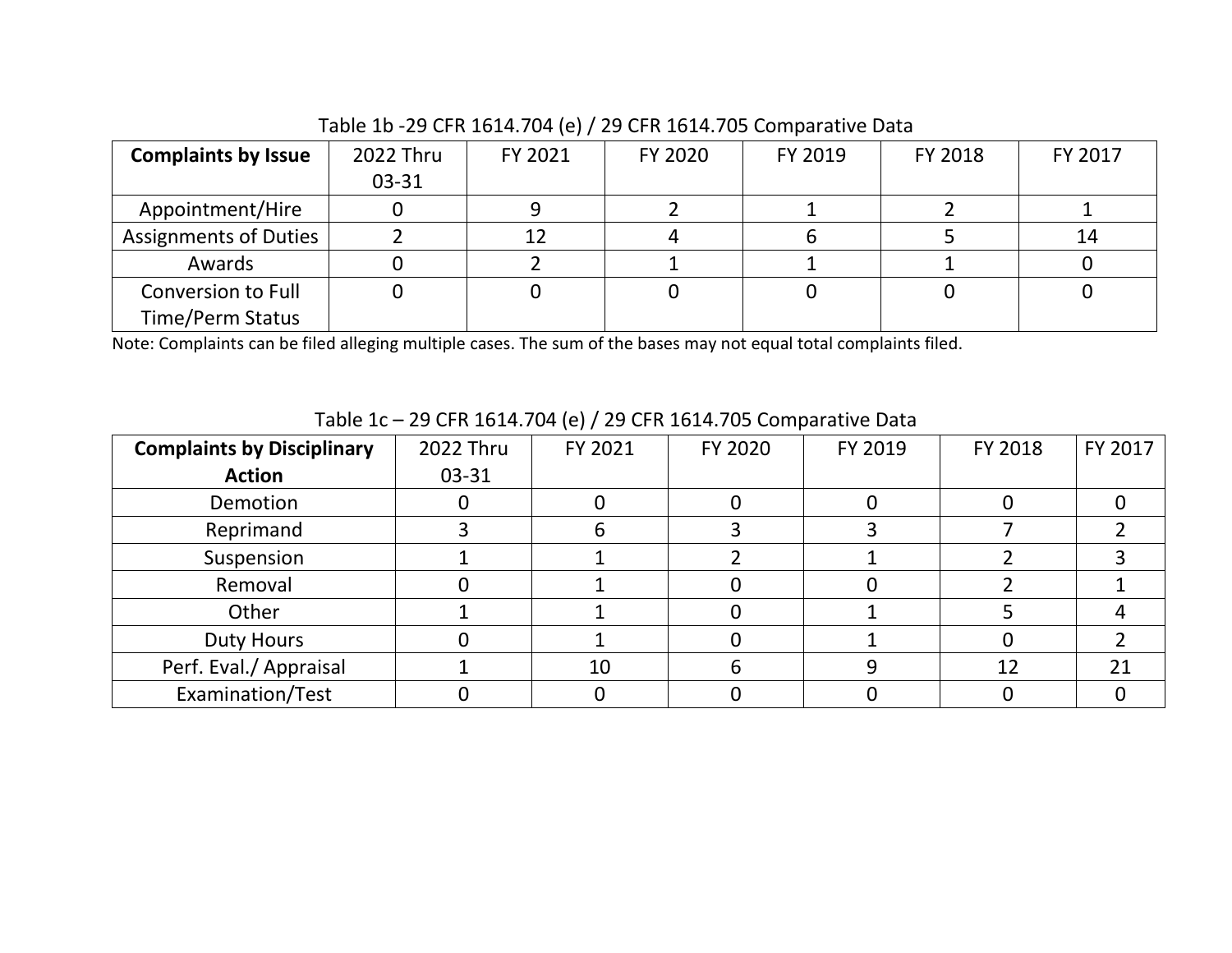| <b>Complaints by</b> | 2022 Thru | FY 2021 | FY 2020 | FY 2019 | FY 2018 | FY 2017 |
|----------------------|-----------|---------|---------|---------|---------|---------|
| Harassment           | $03 - 31$ |         |         |         |         |         |
| Non-Sexual           |           | 12      | 10      | 11      | 20      | 38      |
| Sexual               |           |         |         |         |         |         |
| Medical              |           |         |         | 0       | 0       | 0       |
| Examination          |           |         |         |         |         |         |
| Pay Including        |           |         |         |         |         |         |
| Overtime             |           |         |         |         |         |         |
| Promotion/Non-       | 4         |         |         | 4       |         | 14      |
| Selection            |           |         |         |         |         |         |

Table 1d – 29 CFR 1614.704 (e) / 29 CFR 1614.705 Comparative Data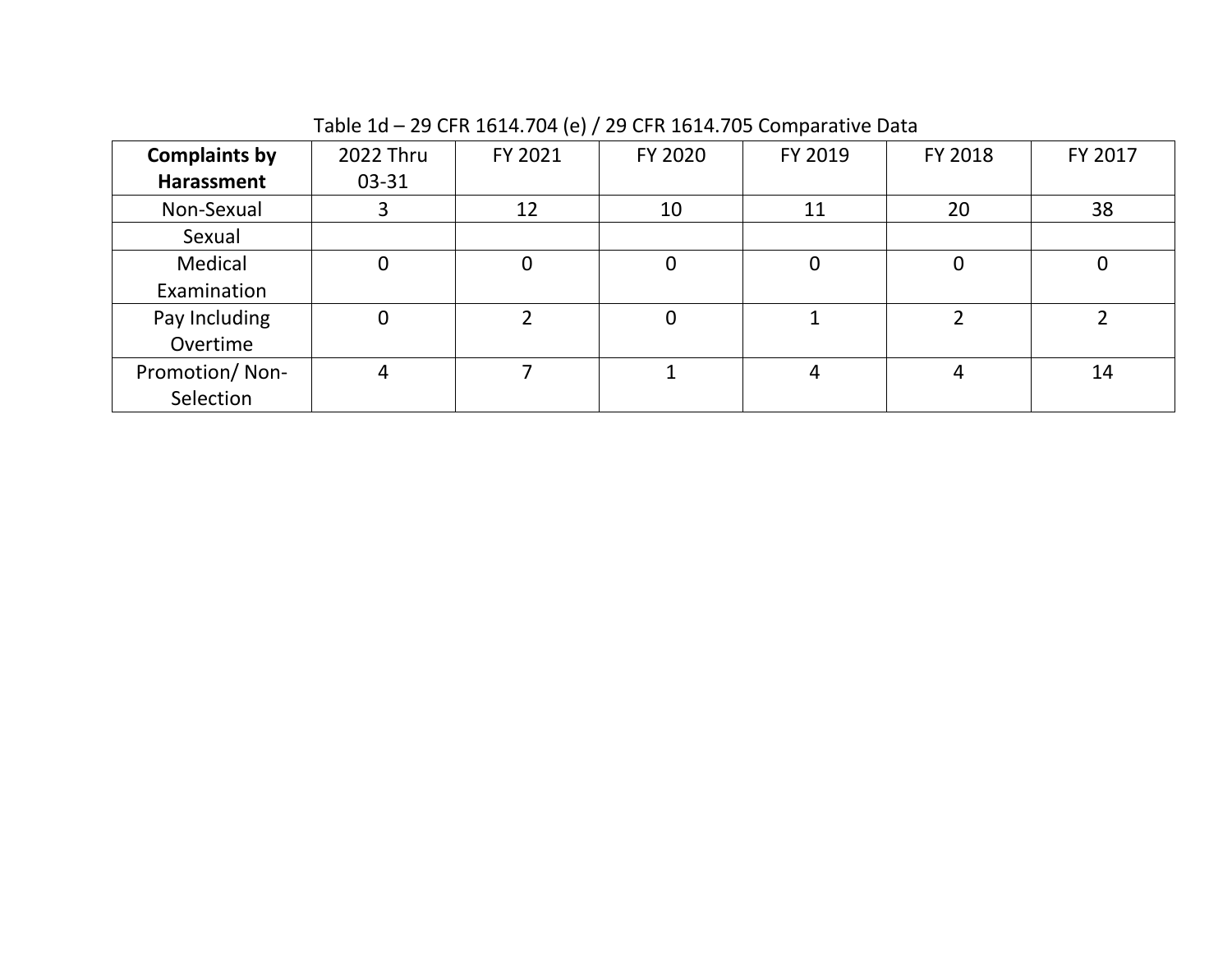## Table 1d – 29 CFR 1614.704 (e) / 29 CFR 1614.705 Comparative Data

| <b>Complaints by</b> | 2022 Thru      | FY 2021 | FY 2020      | FY 2019        | FY 2018          | FY 2017        |
|----------------------|----------------|---------|--------------|----------------|------------------|----------------|
| Reassignment         | $03 - 31$      |         |              |                |                  |                |
| Denied               | $\mathbf 0$    | 0       | $\mathbf 0$  | 1              | 2                | $\overline{2}$ |
| <b>Directed</b>      | $\overline{2}$ |         | 0            | 1              | 2                |                |
| Reasonable           | 3              |         | 3            | 8              | 5                | 9              |
| Accommodation        |                |         |              |                |                  |                |
| Disability           |                |         |              |                |                  |                |
| Reinstatement        | $\overline{0}$ | 0       | $\mathbf 0$  | $\mathbf 0$    | $\mathbf 0$      | $\overline{0}$ |
| Religious            | 1              | 0       | 0            | $\overline{0}$ | $\boldsymbol{0}$ | $\mathbf 0$    |
| Accommodation        |                |         |              |                |                  |                |
| Retirement           | $\mathbf 0$    | 0       |              | $\overline{0}$ | $\overline{1}$   | $\mathbf{0}$   |
| Sex-Stereotyping     | $\overline{0}$ | 0       | 0            | $\overline{0}$ | 0                | 0              |
| <b>Telework</b>      | $\overline{0}$ | 0       | 4            | 3              | $\overline{2}$   | 6              |
| <b>Termination</b>   | $\mathbf{1}$   | 0       | 3            | 3              |                  | 5              |
| Terms/Conditions of  | $\mathbf{1}$   |         |              | 3              | $\mathcal{P}$    | 6              |
| Employment           |                |         |              |                |                  |                |
| Time and             | 1              | 8       | 4            | 6              | $\overline{4}$   | 9              |
| Attendance           |                |         |              |                |                  |                |
| <b>Training</b>      | $\Omega$       | 1       | $\mathbf{1}$ | $\overline{2}$ | 1                | $\mathbf{1}$   |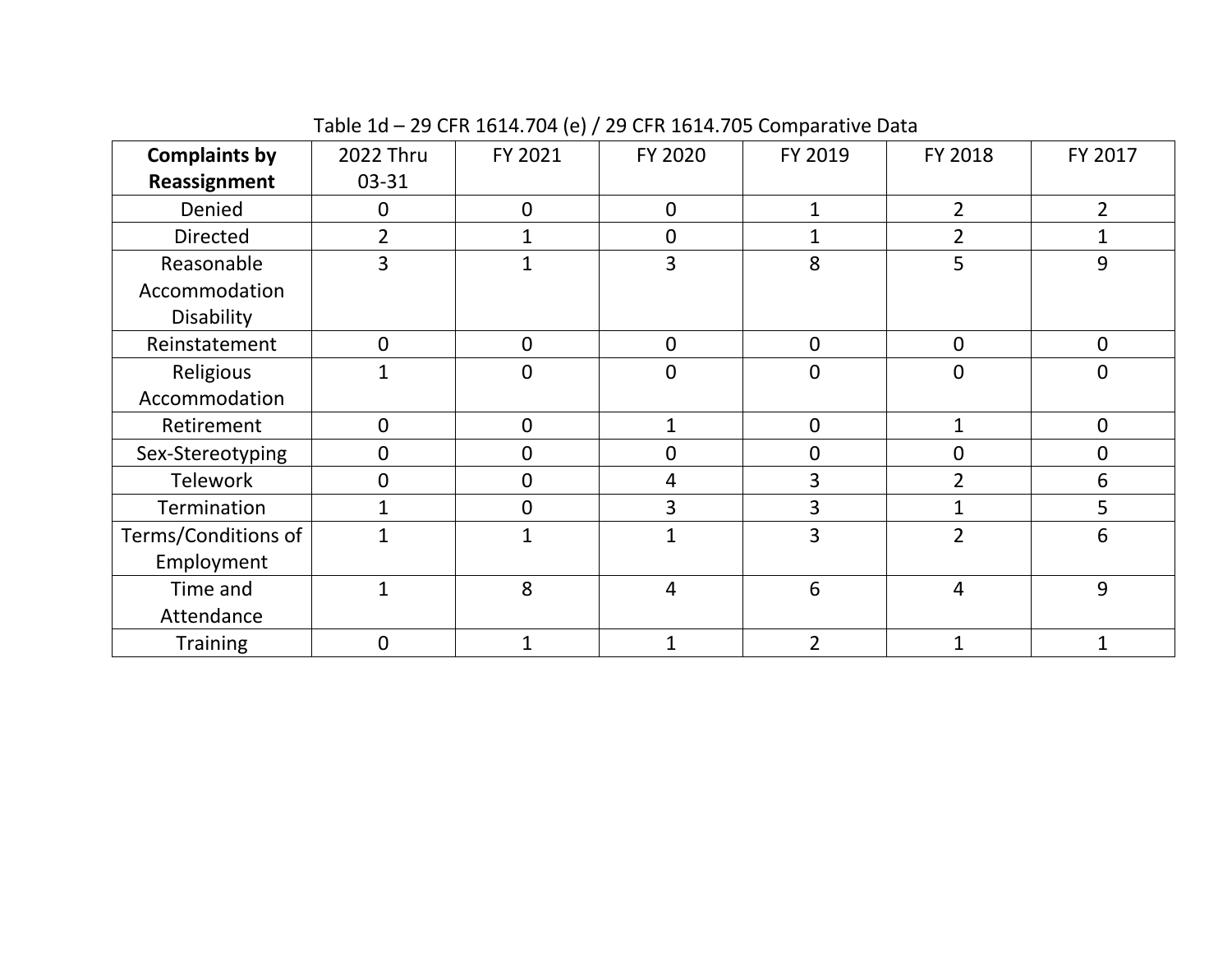| <b>Complaints by</b> | 2022 Thru | FY 2021     | FY 2020 | FY 2019 | FY 2018 | FY 2017 |
|----------------------|-----------|-------------|---------|---------|---------|---------|
| Other                | 03-31     |             |         |         |         |         |
| User Defined-        | 0         | 0           | 0       | 0       |         |         |
| Other 1              |           |             |         |         |         |         |
| User Defined-        | 0         | 0           | 0       | 0       |         |         |
| Other 2              |           |             |         |         |         |         |
| User Defined-        | 0         | $\mathbf 0$ | 0       | 0       |         |         |
| Other 3              |           |             |         |         |         |         |
| User Defined-        | 0         | 0           | 0       | 0       |         |         |
| Other 4              |           |             |         |         |         |         |

Table 1e – 29 CFR 1614.704 (e) / 29 CFR 1614.705 Comparative Data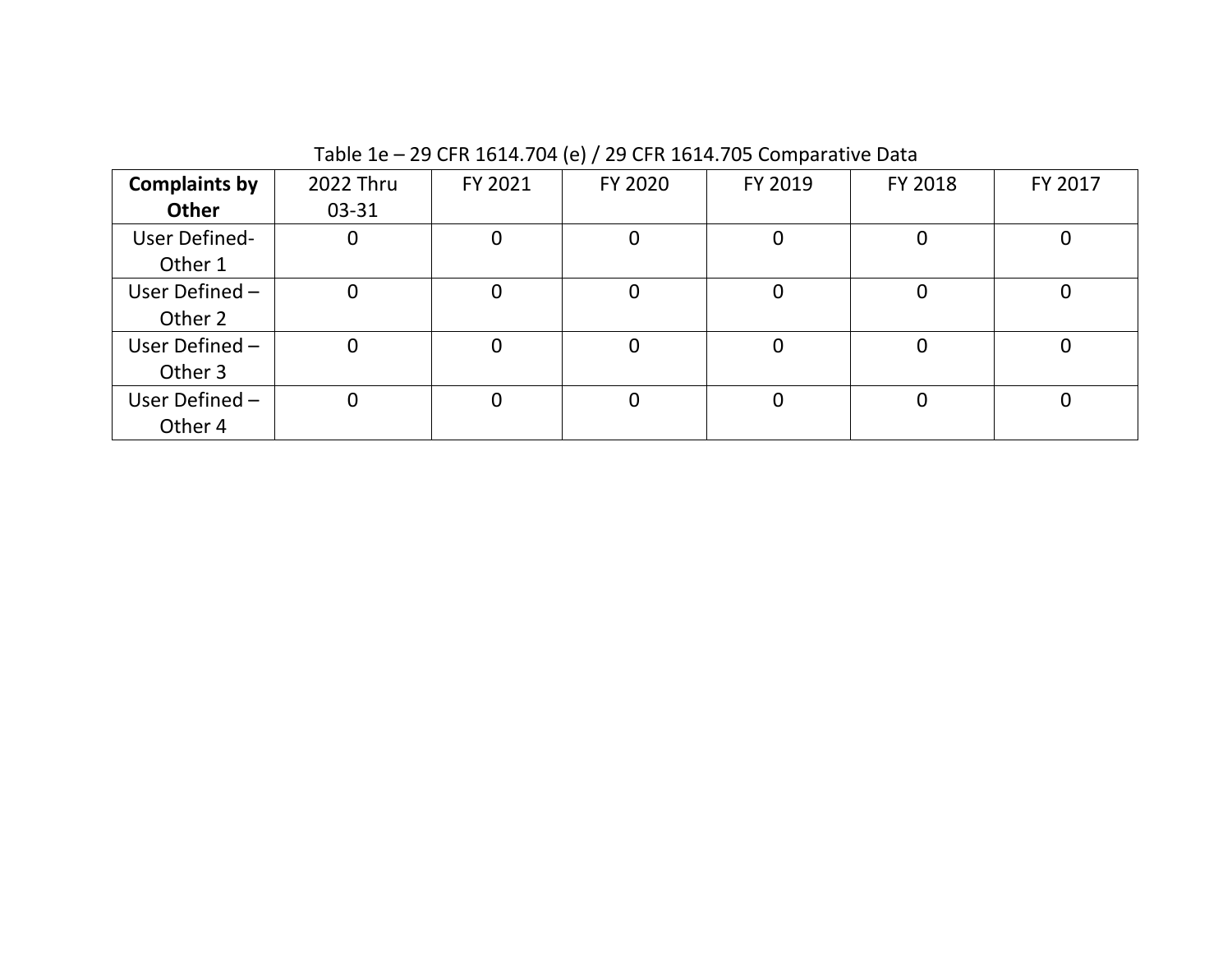| <b>Processing Time</b> | 2022 Thru | FY 2021 | FY 2020 | FY 2019 | FY 2018 | FY 2017 |
|------------------------|-----------|---------|---------|---------|---------|---------|
| (Complaints            | $03 - 31$ |         |         |         |         |         |
| <b>Pending During</b>  |           |         |         |         |         |         |
| <b>Fiscal Year)</b>    |           |         |         |         |         |         |
| Average number of      | 169.43    | 139.93  | 150.92  | 213.40  | 221.32  | 199.06  |
| days in investigation  |           |         |         |         |         |         |
| Average number of      | 243.60    | 94.25   | 74.32   | 164.93  | 116.93  | 433.32  |
| days in final action   |           |         |         |         |         |         |

Table 2 – 29 CFR 1614. 704 (F)

Table 2a – 29 CFR 1614. 704 (F)

| <b>Processing Time</b>   | 2022 Thru | FY 2021 | FY 2020 | FY 2019 | FY 2018 | <b>FY 2017</b> |
|--------------------------|-----------|---------|---------|---------|---------|----------------|
| (Complaints pending      | 03-31     |         |         |         |         |                |
| during fiscal year where |           |         |         |         |         |                |
| hearing was requested)   |           |         |         |         |         |                |
| Average number of days   | 180.17    | 137.88  | 145.38  | 193.26  | 239.22  | 205.38         |
| in investigation         |           |         |         |         |         |                |
| Average number of days   | 8.00      | 36.77   | 46.50   | 30.18   | 23.60   | 73.22          |
| in final action          |           |         |         |         |         |                |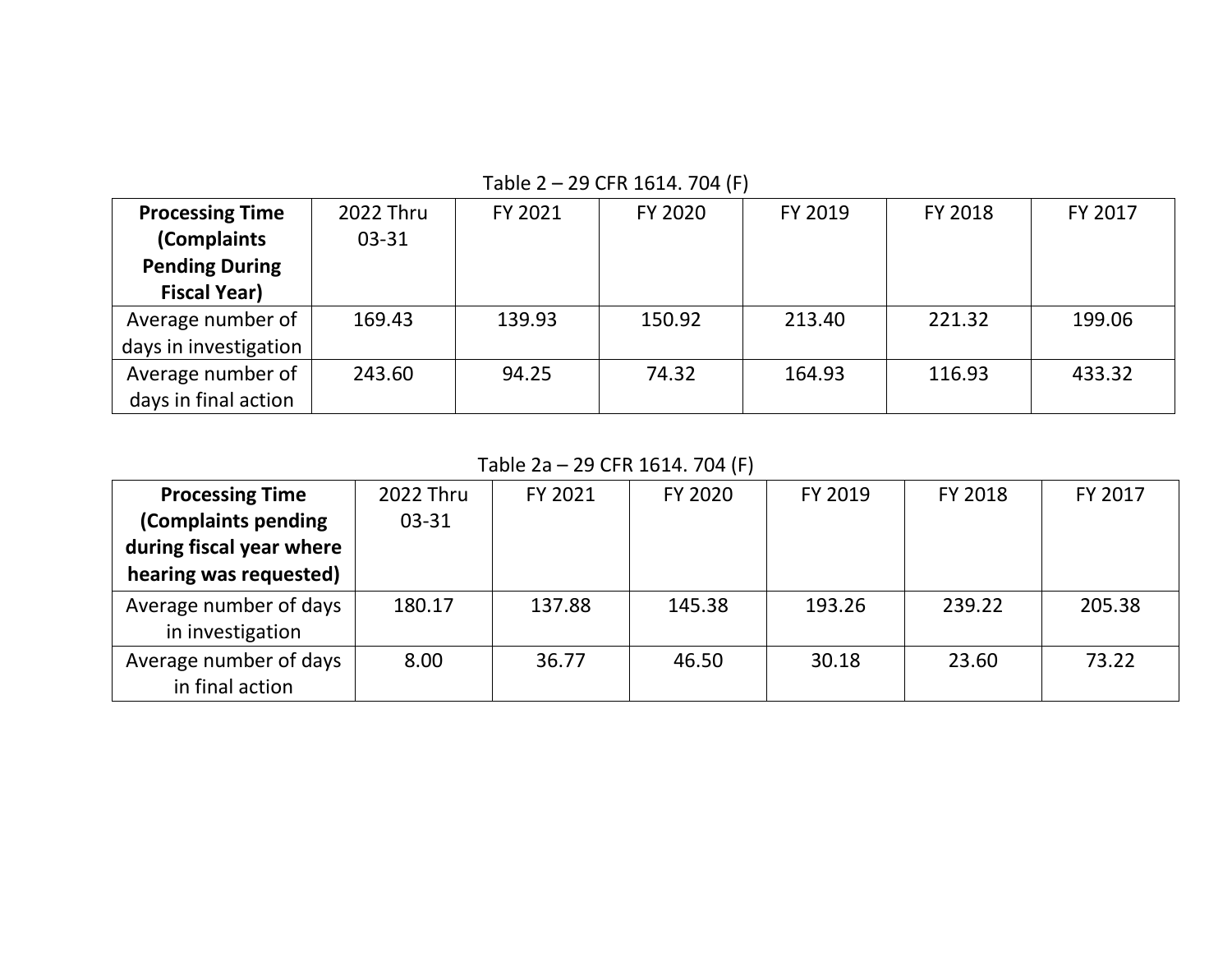| <b>Processing Time</b> | 2022 Thru | FY 2021 | FY 2020 | FY 2019 | FY 2018 | FY 2017 |
|------------------------|-----------|---------|---------|---------|---------|---------|
| (Complaints pending    | 03-31     |         |         |         |         |         |
| during fiscal year     |           |         |         |         |         |         |
| where hearing was      |           |         |         |         |         |         |
| not requested)         |           |         |         |         |         |         |
| Average number of      | 157.73    | 142.29  | 172.10  | 240.85  | 196.32  | 186.42  |
| days in investigation  |           |         |         |         |         |         |
| Average number of      | 60.67     | 317.40  | 96.50   | 373.18  | 148.77  | 748.33  |
| days in final action   |           |         |         |         |         |         |

Table 2b – 29 CFR 1614. 704 (F)

## Table 3 -29 CFR 1614 (g) / 29 CFR 1614.705 Comparative Data

| <b>Complaints</b>         | 2022 Thru | FY 2021 | FY 2020 | FY 2019 | FY 2018 | FY 2017 |
|---------------------------|-----------|---------|---------|---------|---------|---------|
| <b>Dismissed by</b>       | $03 - 31$ |         |         |         |         |         |
| <b>Agency pursuant to</b> |           |         |         |         |         |         |
| 1614.107(a)               |           |         |         |         |         |         |
| Total complaints          | 0         |         |         |         |         |         |
| dismissed by Agency       |           |         |         |         |         |         |
| Average days              | 0         | 76      | 27      | 79      | 89      | 60      |
| pending prior to          |           |         |         |         |         |         |
| dismissal                 |           |         |         |         |         |         |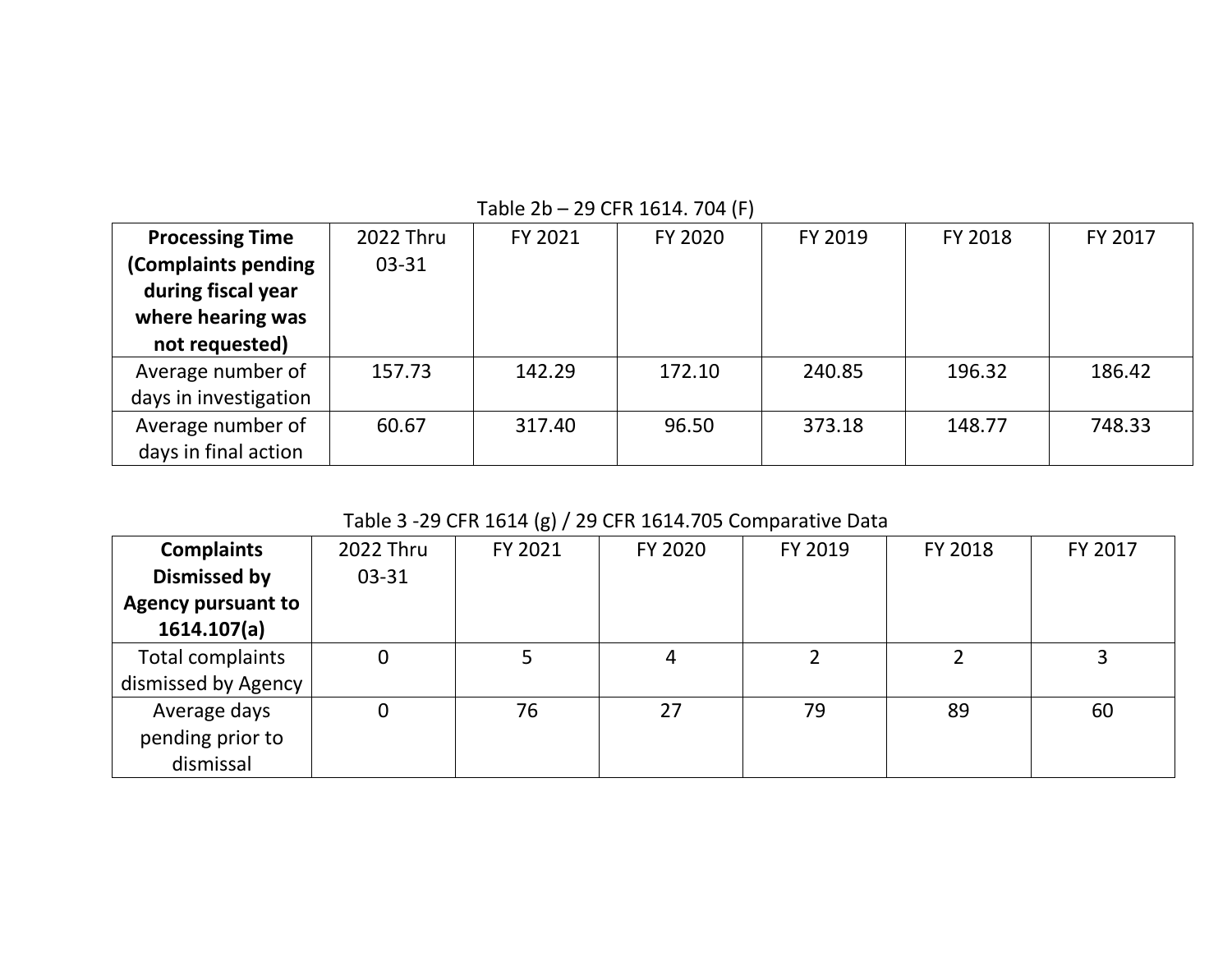| <b>Complaints</b>       | 2022 Thru | FY 2021 | FY 2020 | FY 2019 | FY 2018 | FY 2017 |
|-------------------------|-----------|---------|---------|---------|---------|---------|
| Withdrawn by            | $03 - 31$ |         |         |         |         |         |
| <b>Complainants</b>     |           |         |         |         |         |         |
| <b>Total Complaints</b> |           | ٮ       |         | 14      |         | 8       |
| Withdrawn by            |           |         |         |         |         |         |
| Complainants            |           |         |         |         |         |         |

Table 3a -29 CFR 1614 (g) / 29 CFR 1614.705 Comparative Data

Table 4 - 29 CFR §1614.704(h) 29 CFR §1617.705

| <b>Total Final Agency</b> | 2022  | 2022  | <b>FY</b> | <b>FY</b> | FY   | FY   | <b>FY</b>        | FY   | <b>FY</b> | FY   | FY   | <b>FY</b> |
|---------------------------|-------|-------|-----------|-----------|------|------|------------------|------|-----------|------|------|-----------|
| <b>Actions Finding</b>    | Thru  | Thru  | 2021      | 2021      | 2020 | 2020 | 2019             | 2019 | 2018      | 2018 | 2017 | 2017      |
| <b>Discrimination</b>     | 03-31 | 03-31 | #         | %         | #    | %    | #                | %    | #         | %    | #    | %         |
|                           | #     | %     |           |           |      |      |                  |      |           |      |      |           |
| <b>Total Number of</b>    | 0     |       |           |           |      |      | 0                |      | 0         |      | ᅩ    |           |
| <b>Findings</b>           |       |       |           |           |      |      |                  |      |           |      |      |           |
| <b>Without Hearing</b>    | 0     | 0     |           |           | 0    | 0    | $\boldsymbol{0}$ | 0    | 0         | 0    |      | 100       |
| <b>With Hearing</b>       | 0     |       |           |           |      | 100  | 0                | 0    | 0         |      | 0    |           |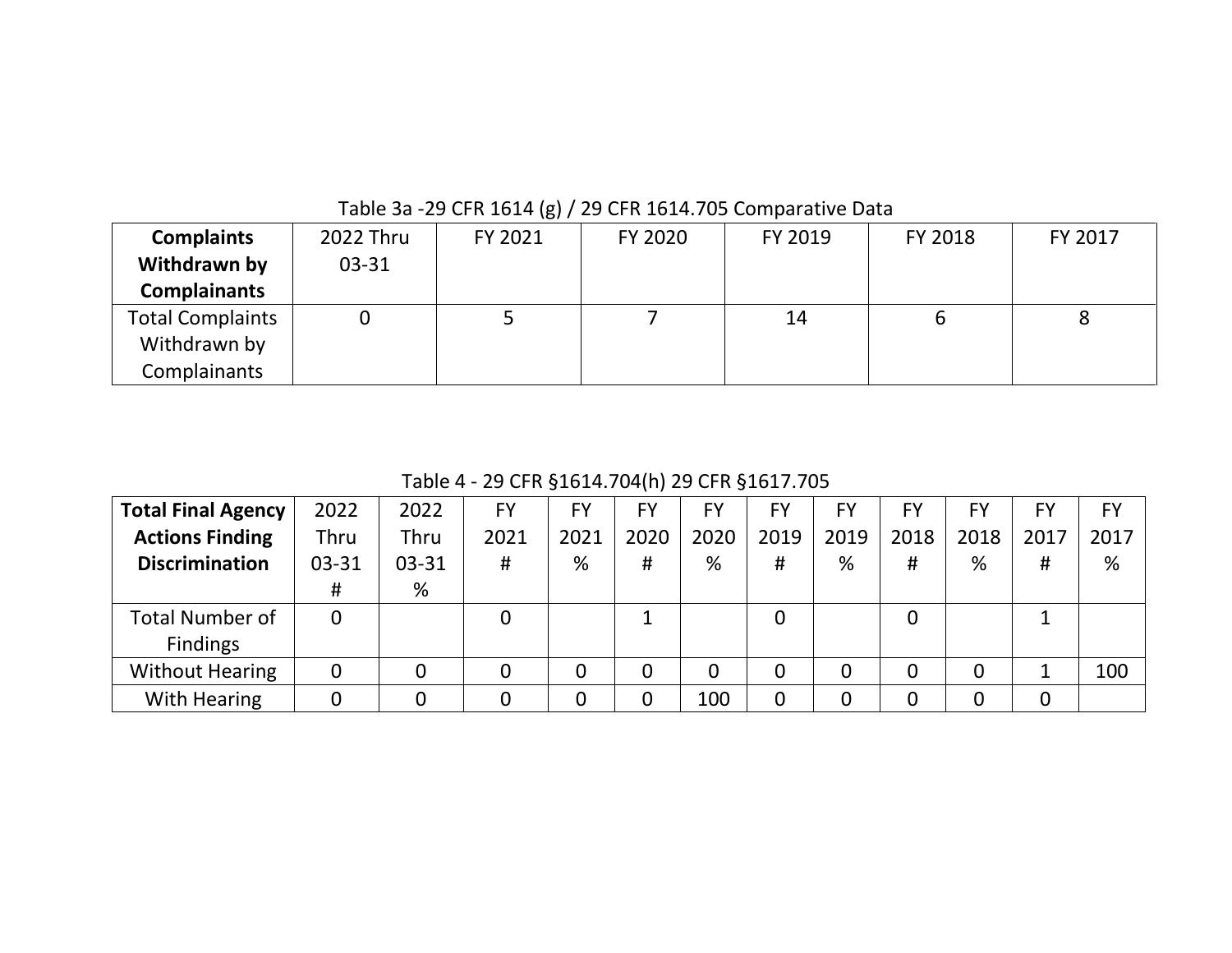| <b>Findings of</b>     | 2022           | 2022           | <b>FY</b>      | <b>FY</b>      | <b>FY</b>      | <b>FY</b>      | <b>FY</b>      | <b>FY</b>      | <b>FY</b>      | <b>FY</b>      | <b>FY</b>      | <b>FY</b>      |
|------------------------|----------------|----------------|----------------|----------------|----------------|----------------|----------------|----------------|----------------|----------------|----------------|----------------|
| <b>Discrimination</b>  | Thru           | Thru           | 2021           | 2021           | 2020           | 2020           | 2019           | 2019           | 2018           | 2018           | 2017           | 2017           |
| <b>Rendered by</b>     | 03-31          | $03 - 31$      | #              | %              | #              | %              | #              | %              | #              | %              | #              | %              |
| <b>Basis</b>           | #              | %              |                |                |                |                |                |                |                |                |                |                |
| <b>Total Number</b>    | $\Omega$       |                | $\overline{0}$ |                | $\mathbf{1}$   |                | $\overline{0}$ |                | $\mathbf 0$    |                | $\mathbf{1}$   |                |
| of Findings            |                |                |                |                |                |                |                |                |                |                |                |                |
| Race                   | $\overline{0}$ | $\overline{0}$ | $\overline{0}$ | $\Omega$       | $\overline{0}$ | $\overline{0}$ | $\overline{0}$ | $\Omega$       | $\mathbf{0}$   | $\overline{0}$ | $\mathbf{0}$   | $\mathbf 0$    |
| Color                  | $\mathbf{0}$   | $\overline{0}$ | $\overline{0}$ | $\overline{0}$ | $\overline{0}$ | $\overline{0}$ | $\overline{0}$ | $\Omega$       | $\Omega$       | 0              | $\mathbf{0}$   | 0              |
| Religion               | $\mathbf{0}$   | $\mathbf 0$    | $\overline{0}$ | $\Omega$       | $\overline{0}$ | $\overline{0}$ | $\overline{0}$ | $\Omega$       | $\Omega$       | $\Omega$       | $\Omega$       | 0              |
| Reprisal               | $\overline{0}$ | $\mathbf 0$    | $\overline{0}$ | $\overline{0}$ | $\overline{0}$ | $\mathbf 0$    | $\overline{0}$ | $\overline{0}$ | $\overline{0}$ | $\overline{0}$ | $\mathbf{0}$   | 0              |
| Sex                    | $\overline{0}$ | $\mathbf 0$    | $\overline{0}$ | $\overline{0}$ | $\overline{0}$ | $\overline{0}$ | $\overline{0}$ | $\Omega$       | $\mathbf 0$    | $\Omega$       | $\mathbf{0}$   | $\overline{0}$ |
| <b>PDA</b>             | $\overline{0}$ | $\mathbf 0$    | $\overline{0}$ | $\overline{0}$ | $\overline{0}$ | $\overline{0}$ | $\overline{0}$ | $\Omega$       | $\mathbf{0}$   | $\overline{0}$ | $\mathbf{0}$   | $\mathbf 0$    |
| <b>National Origin</b> | $\overline{0}$ | $\overline{0}$ | $\overline{0}$ | $\overline{0}$ | $\overline{0}$ | $\overline{0}$ | $\overline{0}$ | $\overline{0}$ | $\mathbf 0$    | $\overline{0}$ | $\mathbf 0$    | 0              |
| Equal Pay Act          | $\overline{0}$ | $\overline{0}$ | $\overline{0}$ | $\mathbf{0}$   | $\overline{0}$ | $\overline{0}$ | $\overline{0}$ | $\Omega$       | $\mathbf{0}$   | $\overline{0}$ | $\mathbf 0$    | 0              |
| Age                    | $\mathbf{0}$   | $\overline{0}$ | $\overline{0}$ | $\overline{0}$ | $\overline{0}$ | $\overline{0}$ | $\overline{0}$ | $\Omega$       | $\overline{0}$ | $\Omega$       | $\overline{0}$ | $\overline{0}$ |
| Disability             | $\Omega$       | $\overline{0}$ | $\overline{0}$ | $\Omega$       | $\mathbf{1}$   | 100            | $\Omega$       | $\Omega$       | $\mathbf{0}$   | $\Omega$       | $\mathbf{1}$   | 100            |
| Genetics               | $\Omega$       | $\overline{0}$ | $\overline{0}$ | $\Omega$       | $\overline{0}$ | $\overline{0}$ | $\overline{0}$ | $\Omega$       | $\mathbf{0}$   | $\Omega$       | $\Omega$       | $\overline{0}$ |
| Non-EEO                | $\overline{0}$ | $\mathbf 0$    | $\overline{0}$ | $\overline{0}$ | $\mathbf{0}$   | $\mathbf 0$    | $\mathbf 0$    | $\mathbf{0}$   | $\overline{0}$ | $\mathbf 0$    | $\overline{0}$ | $\overline{0}$ |

Table 5 - 29 CFR §1617.704(i) / 29 CFR §1614.705 Comparative Data

Note: Complaints can be filed alleging multiple bases. The sum of the bases may not equal total complaints and findings.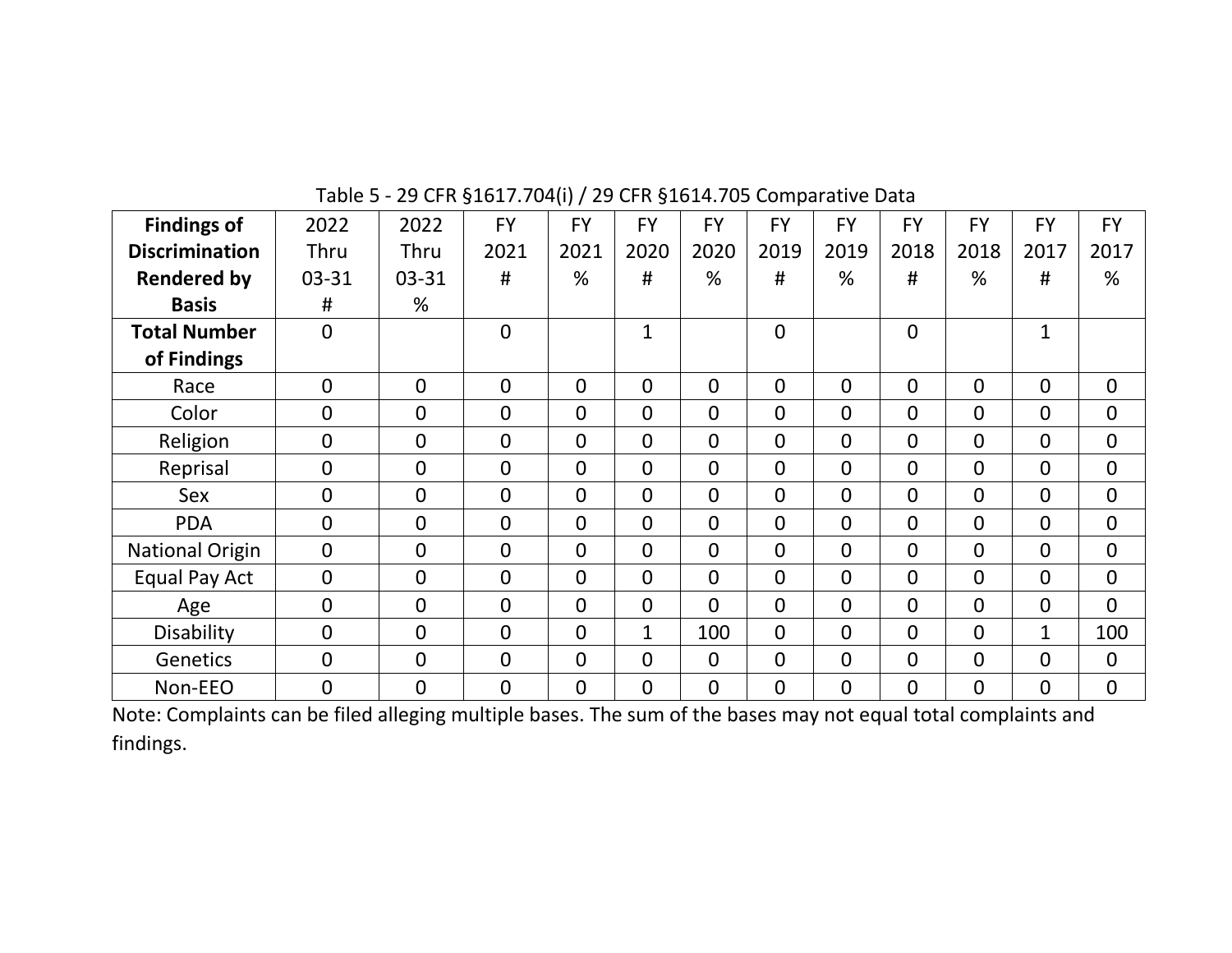| <b>Findings of</b>     | 2022           | 2022           | <b>FY</b>      | <b>FY</b>      | <b>FY</b>      | <b>FY</b>      | <b>FY</b>      | <b>FY</b>      | <b>FY</b>      | <b>FY</b>      | <b>FY</b>      | <b>FY</b>      |
|------------------------|----------------|----------------|----------------|----------------|----------------|----------------|----------------|----------------|----------------|----------------|----------------|----------------|
| <b>Discrimination</b>  | Thru           | Thru           | 2021           | 2021           | 2020           | 2020           | 2019           | 2019           | 2018           | 2018           | 2017           | 2017           |
| <b>Rendered by</b>     | 03-31          | 03-31          | #              | %              | #              | %              | #              | %              | #              | %              | #              | %              |
| <b>Basis</b>           | #              | %              |                |                |                |                |                |                |                |                |                |                |
| <b>Findings After</b>  | $\overline{0}$ |                | $\overline{0}$ |                | $\mathbf{1}$   |                | $\overline{0}$ |                | $\mathbf 0$    |                | $\overline{0}$ |                |
| <b>Hearing</b>         |                |                |                |                |                |                |                |                |                |                |                |                |
| Race                   | $\overline{0}$ | $\overline{0}$ | $\overline{0}$ | $\mathbf 0$    | 0              | $\mathbf{0}$   | 0              | $\Omega$       | $\mathbf 0$    | $\overline{0}$ | $\overline{0}$ | $\overline{0}$ |
| Color                  | $\overline{0}$ | 0              | $\overline{0}$ | $\overline{0}$ | $\overline{0}$ | $\overline{0}$ | 0              | $\Omega$       | $\mathbf 0$    | $\overline{0}$ | $\overline{0}$ | $\overline{0}$ |
| Religion               | $\overline{0}$ | $\mathbf 0$    | $\overline{0}$ | $\overline{0}$ | $\overline{0}$ | $\mathbf{0}$   | $\overline{0}$ | $\overline{0}$ | $\overline{0}$ | $\overline{0}$ | $\overline{0}$ | $\overline{0}$ |
| Reprisal               | $\overline{0}$ | $\mathbf 0$    | $\overline{0}$ | $\Omega$       | $\overline{0}$ | $\mathbf{0}$   | 0              | $\overline{0}$ | $\mathbf 0$    | $\overline{0}$ | $\overline{0}$ | $\overline{0}$ |
| <b>Sex</b>             | $\overline{0}$ | $\mathbf 0$    | $\overline{0}$ | $\mathbf 0$    | $\overline{0}$ | $\mathbf{0}$   | $\mathbf 0$    | $\Omega$       | $\mathbf 0$    | $\overline{0}$ | $\overline{0}$ | $\overline{0}$ |
| <b>PDA</b>             | $\overline{0}$ | $\mathbf 0$    | $\overline{0}$ | $\Omega$       | $\overline{0}$ | $\mathbf{0}$   | $\overline{0}$ | $\Omega$       | $\overline{0}$ | $\overline{0}$ | $\overline{0}$ | $\mathbf{0}$   |
| <b>National Origin</b> | $\mathbf{0}$   | $\overline{0}$ | $\overline{0}$ | $\Omega$       | $\overline{0}$ | $\Omega$       | $\overline{0}$ | $\Omega$       | $\Omega$       | $\Omega$       | $\overline{0}$ | $\overline{0}$ |
| Equal Pay Act          | $\overline{0}$ | $\mathbf 0$    | $\overline{0}$ | $\Omega$       | $\Omega$       | $\Omega$       | $\overline{0}$ | $\Omega$       | $\Omega$       | $\Omega$       | $\Omega$       | $\overline{0}$ |
| Age                    | $\mathbf{0}$   | $\overline{0}$ | $\overline{0}$ | $\Omega$       | $\Omega$       | $\Omega$       | $\overline{0}$ | $\Omega$       | $\overline{0}$ | $\Omega$       | $\Omega$       | $\overline{0}$ |
| Disability             | $\overline{0}$ | $\overline{0}$ | $\overline{0}$ | $\Omega$       | $\Omega$       | 100            | $\overline{0}$ | $\Omega$       | $\mathbf{0}$   | $\Omega$       | $\Omega$       | $\overline{0}$ |
| Genetics               | $\overline{0}$ | $\overline{0}$ | $\overline{0}$ | $\Omega$       | $\overline{0}$ | $\Omega$       | $\overline{0}$ | $\Omega$       | $\Omega$       | $\overline{0}$ | $\overline{0}$ | $\overline{0}$ |
| Non-EEO                | $\overline{0}$ | $\overline{0}$ | $\overline{0}$ | $\overline{0}$ | $\mathbf 0$    | $\mathbf 0$    | $\overline{0}$ | $\overline{0}$ | $\overline{0}$ | $\overline{0}$ | $\mathbf 0$    | $\overline{0}$ |

Table 5a -29 CFR §1614.704(i) / 29 CFR §1614.705 Comparative Data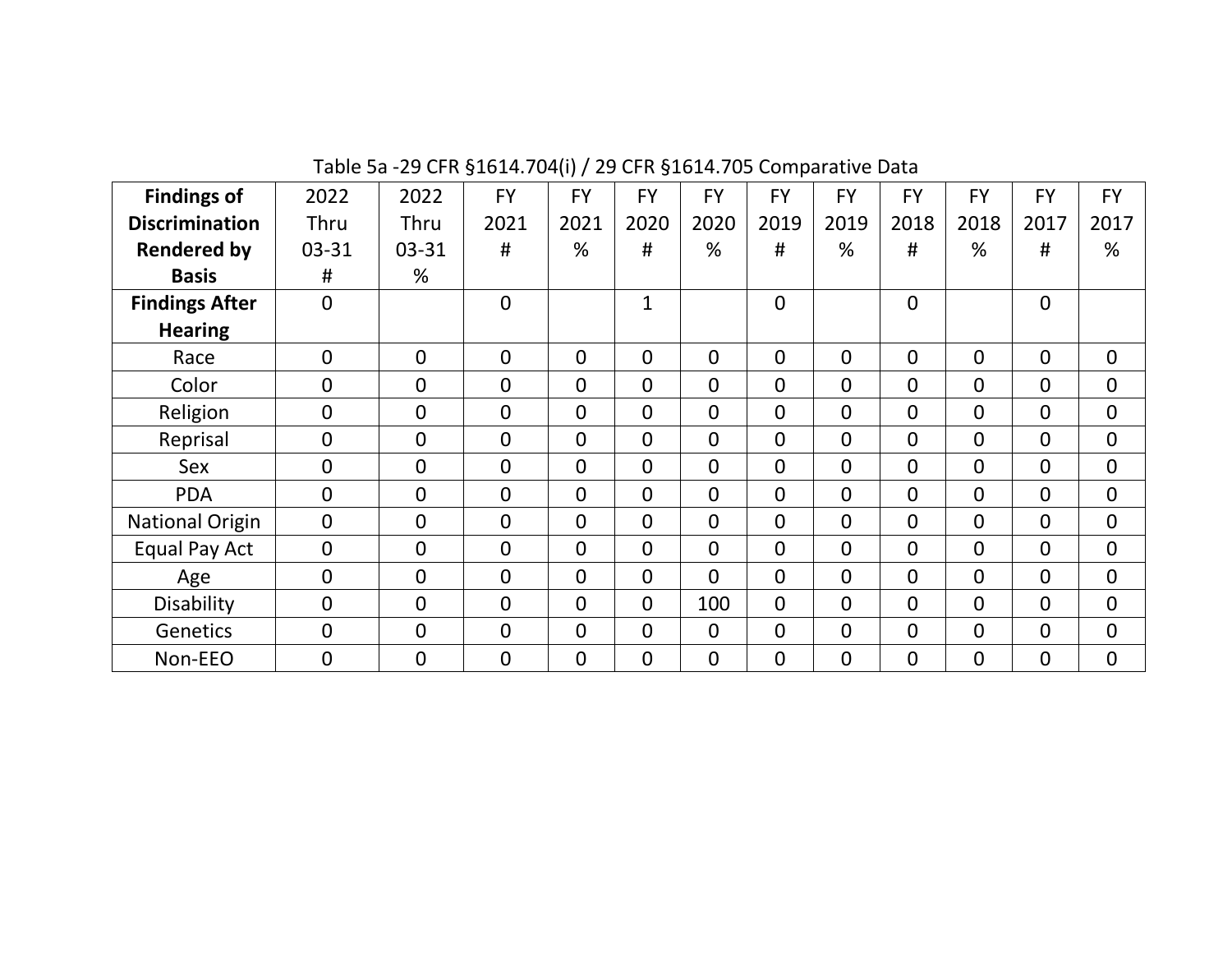Table 5b -29 CFR §1614.704(i) / 29 CFR §1614.705 Comparative Data

| <b>Findings of</b>       | 2022             | 2022             | <b>FY</b>      | <b>FY</b>      | <b>FY</b>      | <b>FY</b>      | <b>FY</b>      | <b>FY</b>      | <b>FY</b>      | <b>FY</b>   | <b>FY</b>      | <b>FY</b>      |
|--------------------------|------------------|------------------|----------------|----------------|----------------|----------------|----------------|----------------|----------------|-------------|----------------|----------------|
| <b>Discrimination</b>    | Thru             | Thru             | 2021           | 2021           | 2020           | 2020           | 2019           | 2019           | 2018           | 2018        | 2017           | 2017           |
| <b>Rendered by Basis</b> | 03-31            | $03 - 31$        | #              | %              | #              | %              | #              | %              | #              | %           | #              | %              |
|                          | #                | %                |                |                |                |                |                |                |                |             |                |                |
| <b>Findings Without</b>  |                  |                  |                |                |                |                |                |                |                |             |                |                |
| <b>Hearing</b>           |                  |                  |                |                |                |                |                |                |                |             |                |                |
| Race                     | $\mathbf 0$      |                  | $\overline{0}$ |                | 0              |                | $\overline{0}$ |                | $\mathbf 0$    |             | 1              |                |
| Color                    | $\overline{0}$   | 0                | $\mathbf{0}$   | $\overline{0}$ | 0              | $\mathbf{0}$   | $\overline{0}$ | $\overline{0}$ | $\overline{0}$ | $\Omega$    | $\overline{0}$ | $\overline{0}$ |
| Religion                 | $\boldsymbol{0}$ | $\boldsymbol{0}$ | $\mathbf{0}$   | $\overline{0}$ | 0              | $\mathbf{0}$   | 0              | $\overline{0}$ | $\mathbf 0$    | $\Omega$    | $\mathbf{0}$   | $\mathbf{0}$   |
| Reprisal                 | $\mathbf 0$      | $\overline{0}$   | $\overline{0}$ | $\overline{0}$ | $\mathbf{0}$   | $\mathbf 0$    | 0              | $\overline{0}$ | $\mathbf{0}$   | $\Omega$    | $\mathbf 0$    | $\overline{0}$ |
| Sex                      | $\mathbf 0$      | $\overline{0}$   | $\overline{0}$ | $\overline{0}$ | $\mathbf{0}$   | $\mathbf 0$    | 0              | $\overline{0}$ | $\mathbf{0}$   | $\mathbf 0$ | $\overline{0}$ | $\overline{0}$ |
| <b>PDA</b>               | $\mathbf 0$      | $\mathbf 0$      | $\overline{0}$ | $\overline{0}$ | $\Omega$       | $\overline{0}$ | 0              | $\mathbf 0$    | $\overline{0}$ | $\Omega$    | $\overline{0}$ | $\mathbf 0$    |
| <b>National Origin</b>   | $\mathbf{0}$     | $\mathbf{0}$     | $\overline{0}$ | $\overline{0}$ | $\overline{0}$ | $\overline{0}$ | $\overline{0}$ | $\Omega$       | $\Omega$       | $\Omega$    | $\overline{0}$ | $\mathbf{0}$   |
| Equal Pay Act            | $\overline{0}$   | $\overline{0}$   | $\overline{0}$ | $\overline{0}$ | $\Omega$       | $\overline{0}$ | $\overline{0}$ | $\Omega$       | $\overline{0}$ | $\Omega$    | $\overline{0}$ | $\overline{0}$ |
| Age                      | $\overline{0}$   | $\overline{0}$   | $\Omega$       | $\overline{0}$ | $\Omega$       | $\overline{0}$ | $\overline{0}$ | $\Omega$       | $\Omega$       | $\Omega$    | $\overline{0}$ | $\Omega$       |
| <b>Disability</b>        | $\overline{0}$   | $\overline{0}$   | $\mathbf{0}$   | $\Omega$       | $\Omega$       | $\mathbf{0}$   | $\overline{0}$ | $\Omega$       | $\mathbf{0}$   | $\Omega$    | $\mathbf{1}$   | 100            |
| Genetics                 | $\overline{0}$   | $\overline{0}$   | $\mathbf{0}$   | $\Omega$       | $\Omega$       | $\mathbf{0}$   | $\overline{0}$ | $\overline{0}$ | $\overline{0}$ | $\Omega$    | $\overline{0}$ | $\overline{0}$ |
| Non-EEO                  | $\overline{0}$   | $\overline{0}$   | $\mathbf 0$    | $\overline{0}$ | 0              | $\mathbf 0$    | 0              | $\overline{0}$ | $\mathbf 0$    | 0           | $\mathbf 0$    | $\mathbf 0$    |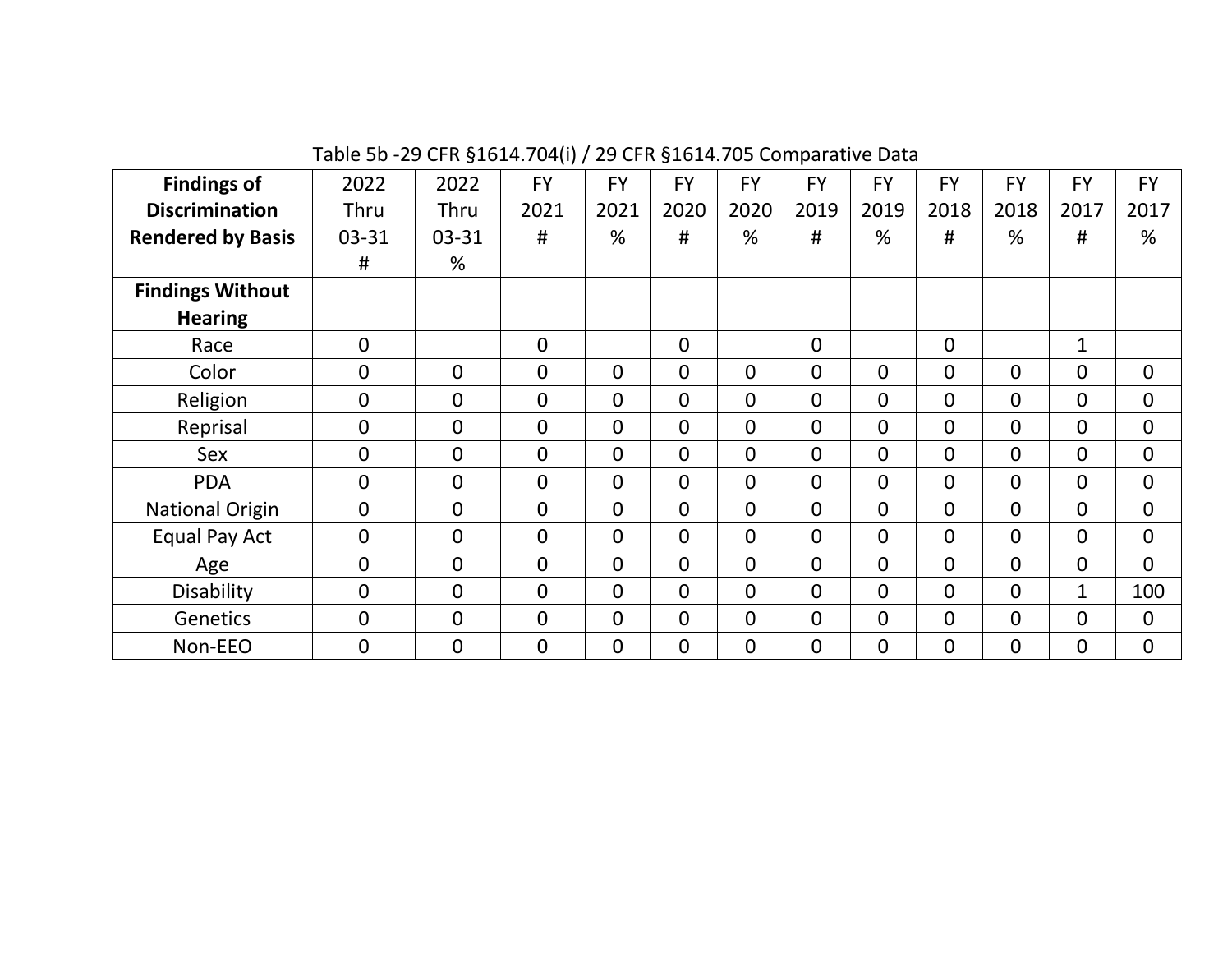| <b>Findings of</b>        | 2022           | 2022           | <b>FY</b>      | <b>FY</b>      | <b>FY</b>      | <b>FY</b>      | <b>FY</b>      | <b>FY</b>      | FY             | <b>FY</b>      | <b>FY</b>      | FY          |
|---------------------------|----------------|----------------|----------------|----------------|----------------|----------------|----------------|----------------|----------------|----------------|----------------|-------------|
| <b>Discrimination</b>     | <b>Thru</b>    | Thru           | 2021           | 2021           | 2020           | 2020           | 2019           | 2019           | 2018           | 2018           | 2017           | 2017        |
| <b>Rendered by</b>        | 03-31          | $03 - 31$      | #              | %              | #              | %              | #              | %              | #              | %              | #              | %           |
| <b>Issue</b>              | #              | %              |                |                |                |                |                |                |                |                |                |             |
| <b>Total Number</b>       | $\mathbf 0$    |                | $\overline{0}$ |                | $\mathbf{1}$   |                | $\overline{0}$ |                | $\mathbf 0$    |                | $\mathbf{1}$   |             |
| <b>Findings</b>           |                |                |                |                |                |                |                |                |                |                |                |             |
| Appointment/Hire          | $\mathbf 0$    | $\overline{0}$ | $\overline{0}$ | 0              | $\Omega$       | $\overline{0}$ | $\overline{0}$ | $\overline{0}$ | 0              | $\overline{0}$ | 0              | $\mathbf 0$ |
| Assignment/Hire           | $\mathbf 0$    | $\overline{0}$ | $\overline{0}$ | 0              | $\Omega$       | $\overline{0}$ | $\overline{0}$ | 0              | 0              | $\Omega$       | 0              | $\mathbf 0$ |
| Assignment of             | $\overline{0}$ | $\overline{0}$ | $\overline{0}$ | $\overline{0}$ | $\overline{0}$ | $\Omega$       | $\overline{0}$ | $\overline{0}$ | $\overline{0}$ | $\Omega$       | 0              | $\Omega$    |
| <b>Duties</b>             |                |                |                |                |                |                |                |                |                |                |                |             |
| Awards                    | $\overline{0}$ | $\Omega$       | $\overline{0}$ | $\overline{0}$ | $\overline{0}$ | $\Omega$       | $\overline{0}$ | $\overline{0}$ | $\overline{0}$ | $\Omega$       | $\overline{0}$ | $\Omega$    |
| <b>Conversion to Full</b> | $\overline{0}$ | $\overline{0}$ | $\overline{0}$ | $\Omega$       | $\overline{0}$ | $\Omega$       | $\Omega$       | $\Omega$       | $\overline{0}$ | $\Omega$       | 0              | $\Omega$    |
| <b>Time/Perm Status</b>   |                |                |                |                |                |                |                |                |                |                |                |             |

Table 6 -29 CFR §1614.704(j) / 29 CFR §1614.705 Comparative Data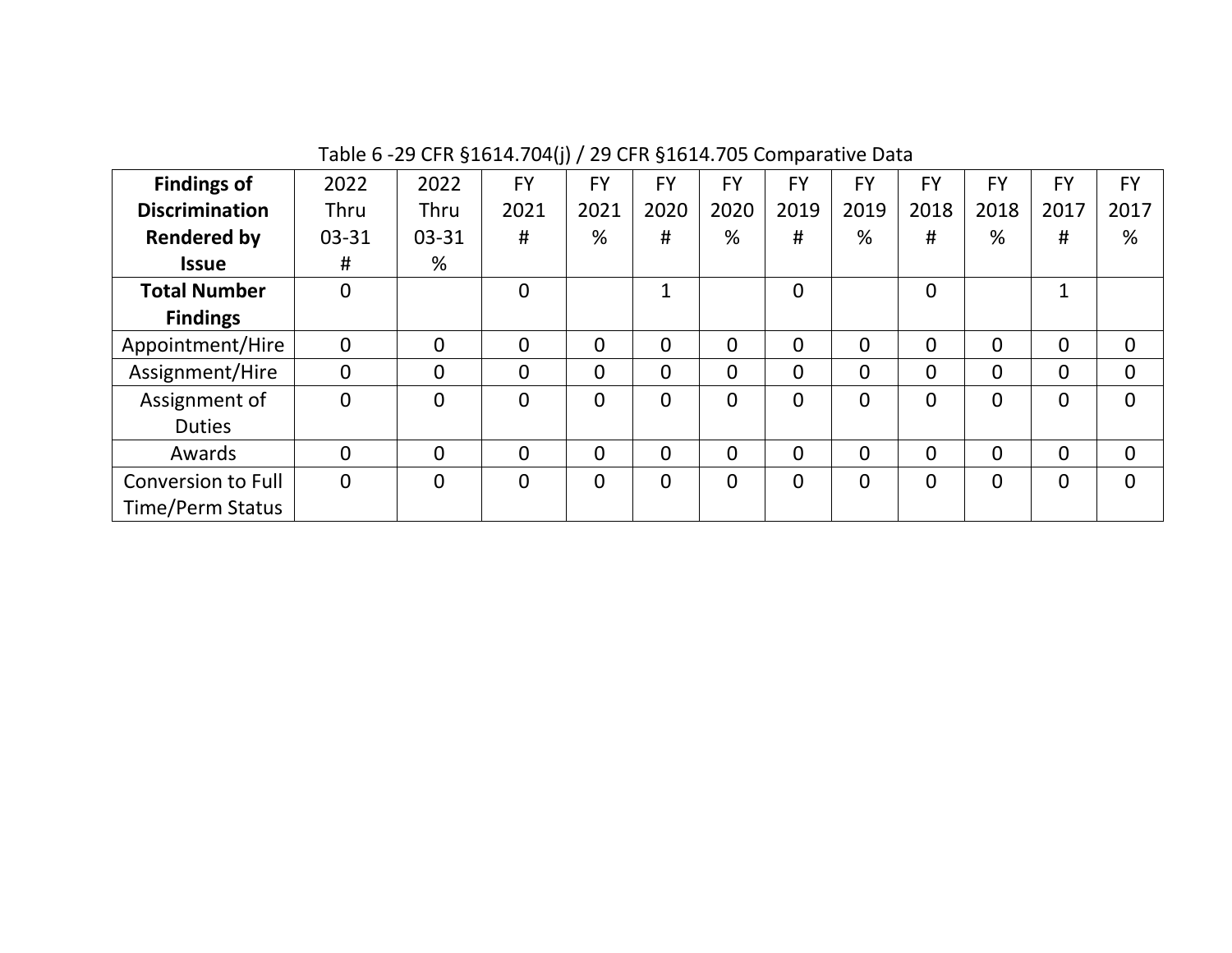| <b>Findings of</b>      | 2022           | 2022           | <b>FY</b>      | <b>FY</b>      | FY             | <b>FY</b>      | <b>FY</b>      | <b>FY</b>      | FY             | <b>FY</b>      | <b>FY</b>      | FY          |
|-------------------------|----------------|----------------|----------------|----------------|----------------|----------------|----------------|----------------|----------------|----------------|----------------|-------------|
| <b>Discrimination</b>   | Thru           | Thru           | 2021           | 2021           | 2020           | 2020           | 2019           | 2019           | 2018           | 2018           | 2017           | 2017        |
| <b>Rendered by</b>      | $03 - 31$      | $03 - 31$      | #              | %              | #              | %              | #              | %              | #              | %              | #              | %           |
| <b>Disciplinary</b>     | #              | %              |                |                |                |                |                |                |                |                |                |             |
| <b>Action</b>           |                |                |                |                |                |                |                |                |                |                |                |             |
| Reprimand               | 0              | $\overline{0}$ | $\overline{0}$ | 0              | $\overline{0}$ | $\overline{0}$ | $\overline{0}$ | 0              | 0              | 0              | 0              | $\mathbf 0$ |
| Suspension              | 0              | $\overline{0}$ | $\overline{0}$ | 0              | $\overline{0}$ | $\overline{0}$ | $\overline{0}$ | $\overline{0}$ | 0              | $\overline{0}$ | 0              | $\mathbf 0$ |
| Removal                 | $\mathbf 0$    | $\overline{0}$ | $\overline{0}$ | $\overline{0}$ | $\Omega$       | $\overline{0}$ | $\overline{0}$ | $\overline{0}$ | 0              | $\Omega$       | 0              | $\mathbf 0$ |
| Other                   | $\mathbf 0$    | $\overline{0}$ | $\overline{0}$ | $\overline{0}$ | $\Omega$       | $\overline{0}$ | $\overline{0}$ | $\overline{0}$ | 0              | $\Omega$       | 0              | $\mathbf 0$ |
| <b>Duty Hours</b>       | $\overline{0}$ | $\overline{0}$ | $\overline{0}$ | $\overline{0}$ | $\Omega$       | $\Omega$       | $\overline{0}$ | $\Omega$       | 0              | $\Omega$       | $\overline{0}$ | $\mathbf 0$ |
| Perf. Eval./            | $\Omega$       | $\overline{0}$ | $\Omega$       | $\Omega$       | $\Omega$       | $\Omega$       | $\Omega$       | $\Omega$       | $\overline{0}$ | 0              | 0              | $\Omega$    |
| Appraisal               |                |                |                |                |                |                |                |                |                |                |                |             |
| <b>Examination Test</b> | $\mathbf 0$    | $\overline{0}$ | $\overline{0}$ | $\overline{0}$ | $\overline{0}$ | $\overline{0}$ | $\overline{0}$ | $\overline{0}$ | 0              | $\Omega$       | $\mathbf 0$    | $\mathbf 0$ |

Table 6a – 29 CFR §1614.704(j) / 29 CFR §1614.705 Comparative Data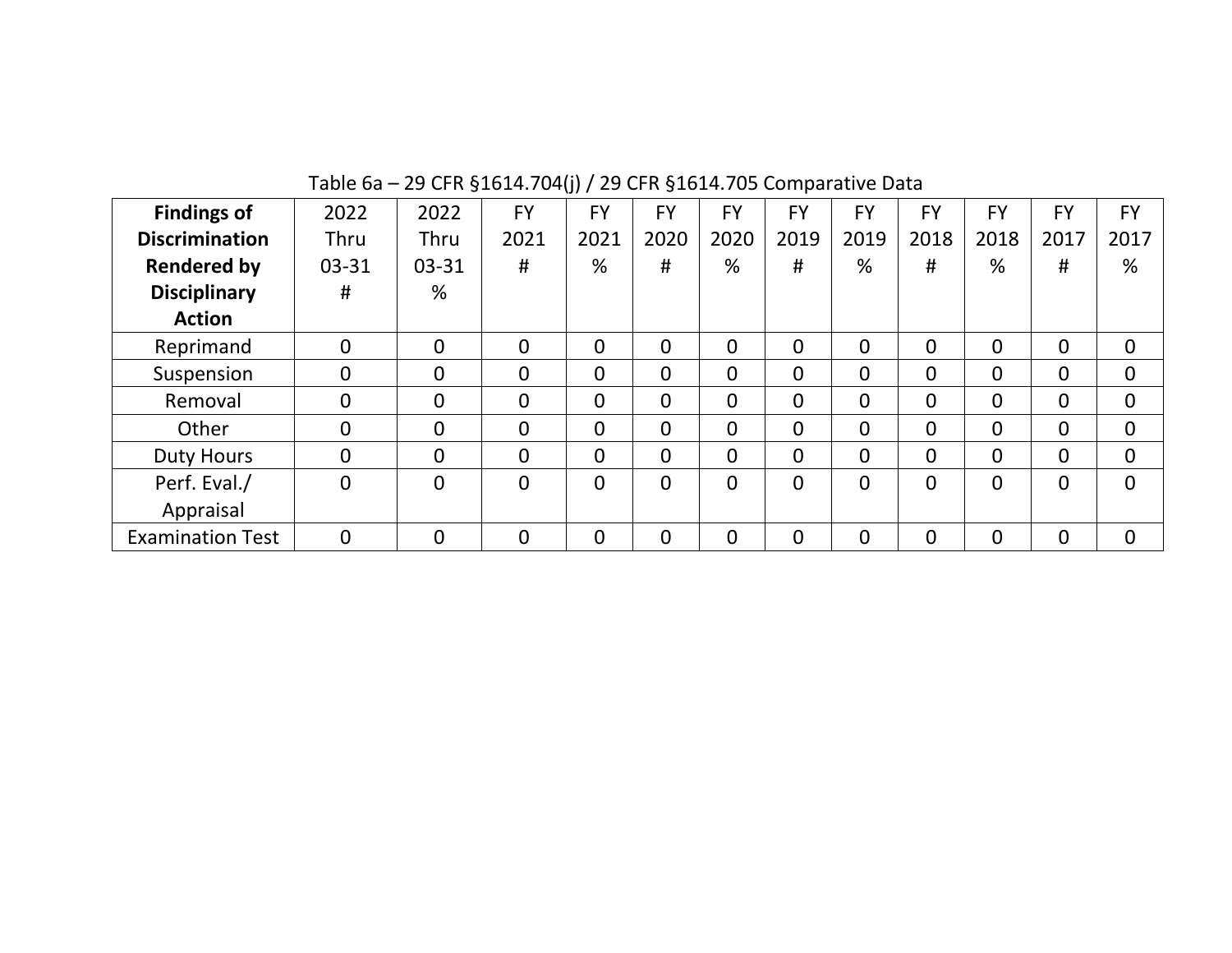| <b>Findings of</b>    | 2022           | 2022           | <b>FY</b>      | <b>FY</b>      | <b>FY</b>      | <b>FY</b>      | <b>FY</b>      | <b>FY</b>      | FY             | FY       | <b>FY</b>      | FY           |
|-----------------------|----------------|----------------|----------------|----------------|----------------|----------------|----------------|----------------|----------------|----------|----------------|--------------|
| <b>Discrimination</b> | <b>Thru</b>    | Thru           | 2021           | 2021           | 2020           | 2020           | 2019           | 2019           | 2018           | 2018     | 2017           | 2017         |
| <b>Rendered by</b>    | $03 - 31$      | $03 - 31$      | #              | %              | #              | %              | #              | %              | #              | %        | #              | %            |
| <b>Harassment</b>     | #              | %              |                |                |                |                |                |                |                |          |                |              |
| Non-Sexual            | $\overline{0}$ | $\overline{0}$ | $\overline{0}$ | $\overline{0}$ | $\Omega$       | $\Omega$       | $\Omega$       | $\overline{0}$ | $\overline{0}$ | $\Omega$ | $\overline{0}$ | $\mathbf{0}$ |
| Sexual                | $\overline{0}$ | $\overline{0}$ | $\overline{0}$ | $\overline{0}$ | $\overline{0}$ | 0              | $\overline{0}$ | 0              | $\overline{0}$ |          | 0              | $\Omega$     |
| Medical               | $\overline{0}$ | $\Omega$       | $\Omega$       | 0              | $\overline{0}$ | $\overline{0}$ | $\Omega$       | 0              | $\overline{0}$ |          | 0              | $\Omega$     |
| Examination           |                |                |                |                |                |                |                |                |                |          |                |              |
| Pay Including         | $\overline{0}$ | $\overline{0}$ | $\overline{0}$ | 0              | $\overline{0}$ | $\Omega$       | $\overline{0}$ | $\overline{0}$ | $\overline{0}$ | $\Omega$ | 0              | $\Omega$     |
| Overtime              |                |                |                |                |                |                |                |                |                |          |                |              |
| Promotion/Non-        | $\overline{0}$ | $\overline{0}$ | $\overline{0}$ | 0              | $\overline{0}$ | $\overline{0}$ | $\overline{0}$ | $\overline{0}$ | 0              | 0        | 0              | $\Omega$     |
| Selection             |                |                |                |                |                |                |                |                |                |          |                |              |

Table 6b – 29 CFR §1614.704(j) / 29 CFR §1614.705 Comparative Data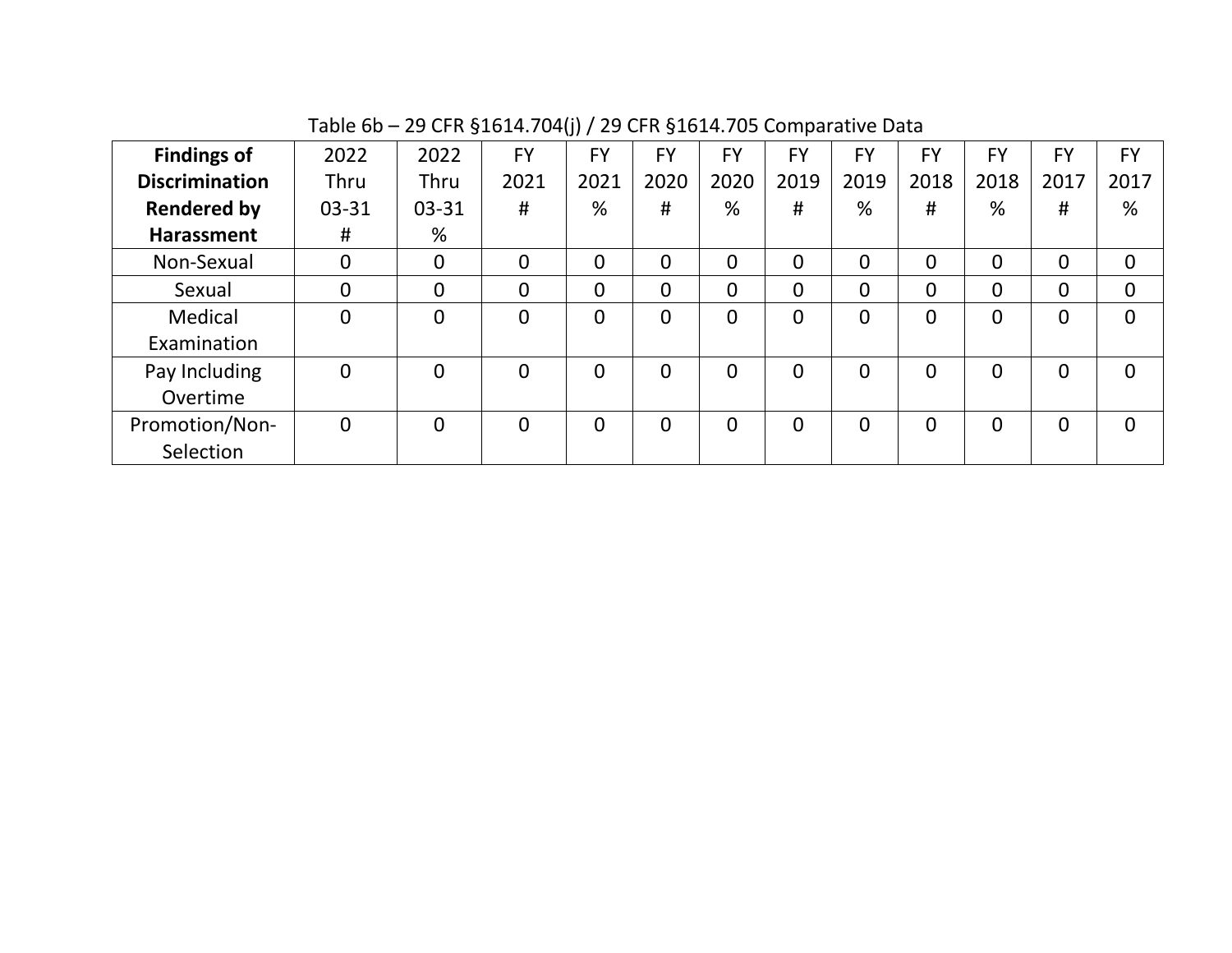| <b>Findings of</b>        | 2022                    | 2022                    | <b>FY</b>               | <b>FY</b>               | <b>FY</b>               | <b>FY</b>               | <b>FY</b>               | <b>FY</b>               | <b>FY</b>               | <b>FY</b>               | <b>FY</b>               | <b>FY</b>               |
|---------------------------|-------------------------|-------------------------|-------------------------|-------------------------|-------------------------|-------------------------|-------------------------|-------------------------|-------------------------|-------------------------|-------------------------|-------------------------|
| <b>Discrimination</b>     | Thru                    | Thru                    | 2021                    | 2021                    | 2020                    | 2020                    | 2019                    | 2019                    | 2018                    | 2018                    | 2017                    | 2017                    |
| <b>Rendered by</b>        | 03-31                   | $03 - 31$               | #                       | %                       | #                       | %                       | #                       | %                       | #                       | %                       | #                       | %                       |
| Reassignment              | #                       | %                       |                         |                         |                         |                         |                         |                         |                         |                         |                         |                         |
| Denied                    | $\overline{0}$          | $\overline{0}$          | $\overline{0}$          | $\mathbf{0}$            | $\Omega$                | $\Omega$                | $\Omega$                | $\Omega$                | $\overline{0}$          | $\Omega$                | $\Omega$                | $\overline{0}$          |
| <b>Directed</b>           | $\overline{0}$          | $\overline{0}$          | $\overline{0}$          | $\mathbf{0}$            | $\overline{0}$          | $\Omega$                | $\Omega$                | $\overline{0}$          | $\overline{0}$          | $\Omega$                | $\overline{0}$          | $\overline{0}$          |
| Reasonable                | $\overline{0}$          | $\overline{0}$          | $\overline{0}$          | $\Omega$                | $\Omega$                | $\overline{0}$          | $\overline{0}$          | $\Omega$                | $\overline{0}$          | $\Omega$                | $\mathbf{1}$            | 100                     |
| Accommodation             |                         |                         |                         |                         |                         |                         |                         |                         |                         |                         |                         |                         |
| Disability                |                         |                         |                         |                         |                         |                         |                         |                         |                         |                         |                         |                         |
| Reinstatement             | $\overline{0}$          | $\overline{0}$          | $\overline{0}$          | $\mathbf{0}$            | $\mathbf{0}$            | $\mathbf{0}$            | $\overline{0}$          | $\mathbf 0$             | $\overline{0}$          | $\Omega$                | $\mathbf{0}$            | $\overline{0}$          |
| Religious                 | $\overline{0}$          | $\overline{0}$          | $\overline{0}$          | $\mathbf{0}$            | $\mathbf 0$             | $\mathbf 0$             | $\mathbf{0}$            | $\overline{0}$          | $\mathbf 0$             | $\overline{0}$          | $\mathbf 0$             | $\mathbf 0$             |
| Accommodation             |                         |                         |                         |                         |                         |                         |                         |                         |                         |                         |                         |                         |
| Retirement                | $\overline{0}$          | $\overline{0}$          | $\overline{0}$          | $\mathbf{0}$            | $\Omega$                | $\Omega$                | $\Omega$                | $\Omega$                | $\overline{0}$          | $\Omega$                | $\mathbf{0}$            | $\overline{0}$          |
| Sex Stereotyping          | $\overline{0}$          | $\overline{0}$          | $\overline{0}$          | $\mathbf{0}$            | $\overline{0}$          | $\overline{0}$          | $\mathbf{0}$            | $\overline{0}$          | $\overline{0}$          | $\Omega$                | $\overline{0}$          | $\overline{0}$          |
| <b>Telework</b>           | $\overline{0}$          | $\overline{0}$          | $\overline{0}$          | $\mathbf{0}$            | $\overline{0}$          | $\overline{0}$          | $\mathbf{0}$            | $\overline{0}$          | $\overline{0}$          | $\Omega$                | $\overline{0}$          | $\overline{0}$          |
| Termination               | $\overline{0}$          | $\overline{0}$          | $\overline{0}$          | $\mathbf 0$             | $\mathbf{1}$            | 100                     | $\mathbf{0}$            | $\overline{0}$          | $\overline{0}$          | $\Omega$                | $\mathbf 0$             | $\overline{0}$          |
| Terms/Conditions          | $\overline{0}$          | $\overline{0}$          | $\overline{0}$          | $\mathbf{0}$            | $\Omega$                | $\overline{0}$          | $\Omega$                | $\Omega$                | $\overline{0}$          | $\Omega$                | $\overline{0}$          | $\overline{0}$          |
| of Employment             |                         |                         |                         |                         |                         |                         |                         |                         |                         |                         |                         |                         |
| Time and                  | $\overline{0}$          | $\overline{0}$          | $\overline{0}$          | $\Omega$                | $\overline{0}$          | $\overline{0}$          | $\Omega$                | $\overline{0}$          | $\overline{0}$          | $\Omega$                | $\mathbf 0$             | $\overline{0}$          |
| Attendance                |                         |                         |                         |                         |                         |                         |                         |                         |                         |                         |                         |                         |
| <b>Training</b>           | $\overline{0}$          | $\overline{0}$          | $\overline{0}$          | $\mathbf 0$             | $\mathbf 0$             | $\mathbf{0}$            | $\mathbf{0}$            | $\mathbf 0$             | $\overline{0}$          | $\overline{0}$          | $\overline{0}$          | $\mathbf 0$             |
| <b>Other-User Defined</b> | $\overline{\mathbf{0}}$ | $\overline{\mathbf{0}}$ | $\overline{\mathbf{0}}$ | $\overline{\mathbf{0}}$ | $\overline{\mathbf{0}}$ | $\overline{\mathbf{0}}$ | $\overline{\mathbf{0}}$ | $\overline{\mathbf{0}}$ | $\overline{\mathbf{0}}$ | $\overline{\mathbf{0}}$ | $\overline{\mathbf{0}}$ | $\overline{\mathbf{0}}$ |

Table 6c – 29 CFR §1614.704(j) / 29 CFR §1614.705 Comparative Data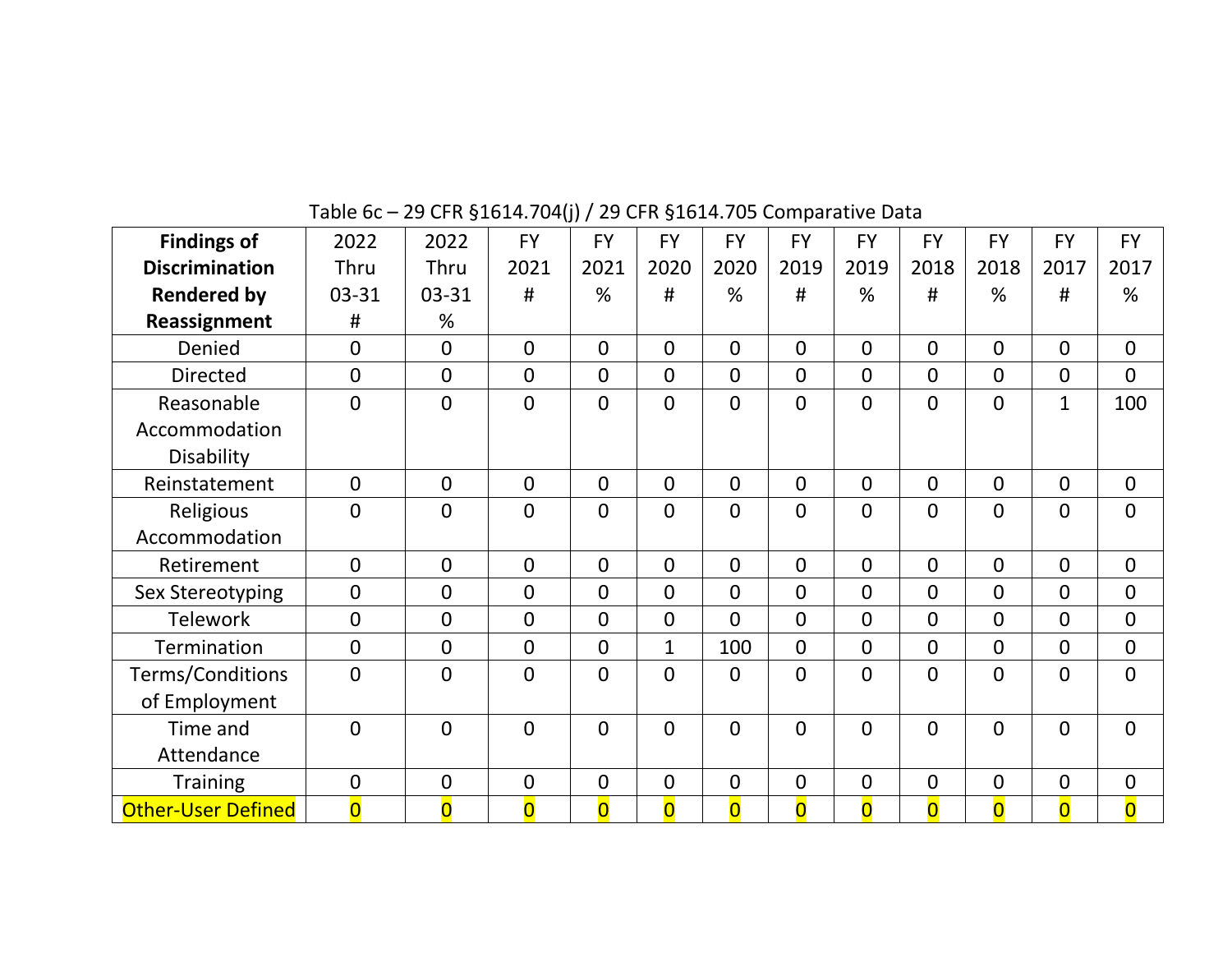| <b>Findings of</b>    | 2022           | 2022           | <b>FY</b>      | <b>FY</b>      | FY             | FY   | FY       | <b>FY</b>      | <b>FY</b>      | <b>FY</b>      | <b>FY</b>      | <b>FY</b>      |
|-----------------------|----------------|----------------|----------------|----------------|----------------|------|----------|----------------|----------------|----------------|----------------|----------------|
| <b>Discrimination</b> | Thru           | Thru           | 2021           | 2021           | 2020           | 2020 | 2019     | 2019           | 2018           | 2018           | 2017           | 2017           |
| <b>Rendered by</b>    | $03 - 31$      | $03 - 31$      | #              | %              | #              | %    | #        | %              | #              | %              | #              | %              |
| <b>Issue</b>          | #              | %              |                |                |                |      |          |                |                |                |                |                |
| <b>Findings After</b> | $\mathbf 0$    |                | $\Omega$       |                | $\mathbf{1}$   |      | $\Omega$ |                | $\overline{0}$ |                | $\overline{0}$ |                |
| <b>Hearing</b>        |                |                |                |                |                |      |          |                |                |                |                |                |
| Appointment/Hire      | $\mathbf 0$    | $\overline{0}$ | $\overline{0}$ | $\overline{0}$ | 0              | 0    | $\Omega$ | $\overline{0}$ | $\overline{0}$ | $\overline{0}$ | $\overline{0}$ | $\mathbf 0$    |
| Assignment of         | 0              | $\overline{0}$ | $\Omega$       | $\overline{0}$ | $\overline{0}$ | 0    | $\Omega$ | $\Omega$       | $\Omega$       | $\Omega$       | $\overline{0}$ | 0              |
| <b>Duties</b>         |                |                |                |                |                |      |          |                |                |                |                |                |
| Awards                | $\mathbf 0$    | $\overline{0}$ | $\Omega$       | $\overline{0}$ | $\Omega$       | 0    | $\Omega$ | $\overline{0}$ | $\Omega$       | $\Omega$       | $\overline{0}$ | $\overline{0}$ |
| Conversion to Full    | $\overline{0}$ | $\overline{0}$ | $\Omega$       | $\overline{0}$ | $\overline{0}$ | 0    | $\Omega$ | $\overline{0}$ | $\overline{0}$ | $\Omega$       | $\overline{0}$ | 0              |
| Time/Perm Status      |                |                |                |                |                |      |          |                |                |                |                |                |

## Table 6d – 29 CFR §1614.704(j) / 29 CFR §1614.705 Comparative Data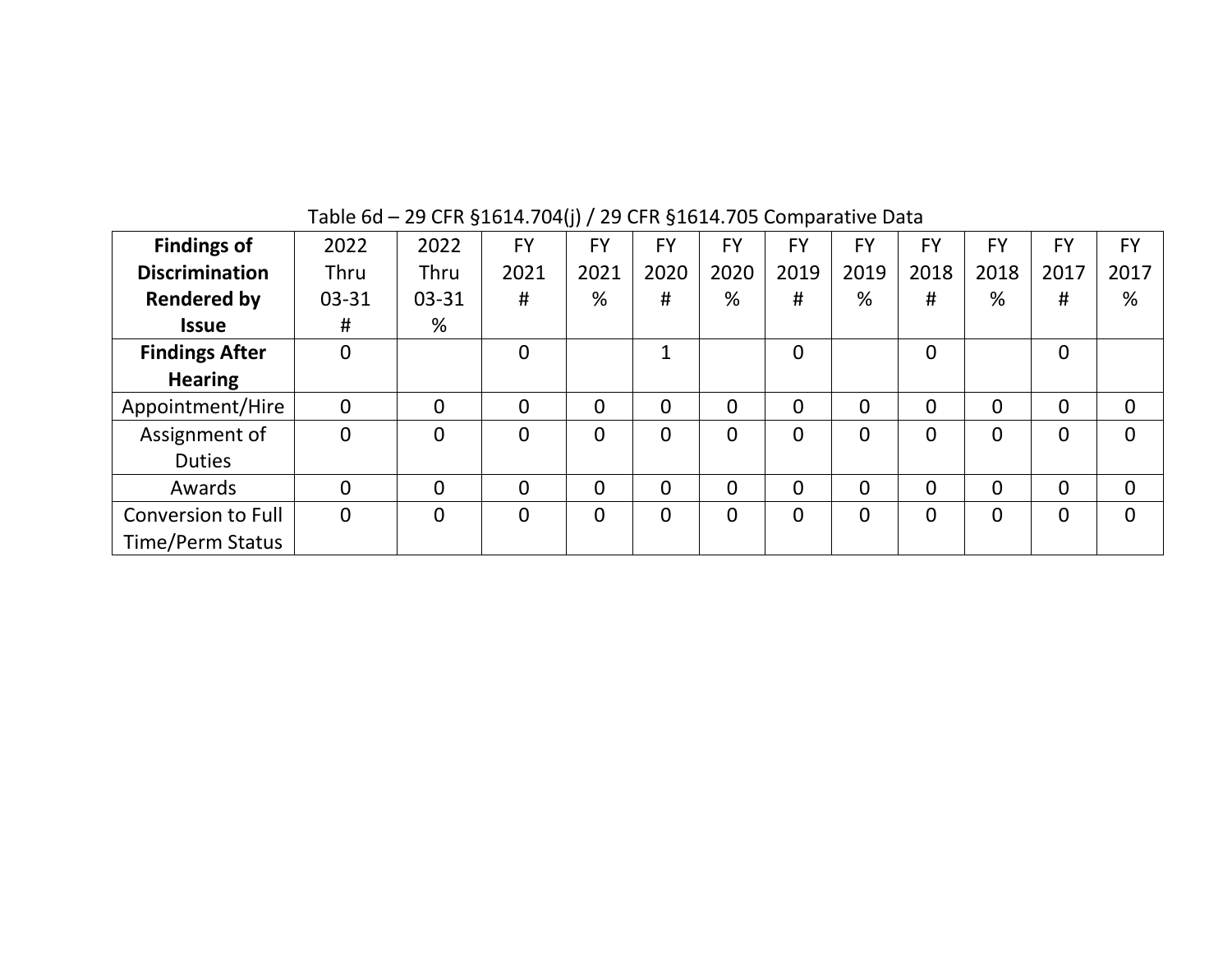| <b>Findings of</b>    | 2022           | 2022           | <b>FY</b>      | <b>FY</b> | <b>FY</b>      | <b>FY</b> | <b>FY</b>      | <b>FY</b>      | <b>FY</b>      | <b>FY</b>      | <b>FY</b>      | <b>FY</b>      |
|-----------------------|----------------|----------------|----------------|-----------|----------------|-----------|----------------|----------------|----------------|----------------|----------------|----------------|
| <b>Discrimination</b> | Thru           | Thru           | 2021           | 2021      | 2020           | 2020      | 2019           | 2019           | 2018           | 2018           | 2017           | 2017           |
| <b>Rendered by</b>    | 03-31          | 03-31          | #              | %         | #              | %         | #              | %              | #              | %              | #              | %              |
| <b>Disciplinary</b>   | #              | %              |                |           |                |           |                |                |                |                |                |                |
| <b>Action</b>         |                |                |                |           |                |           |                |                |                |                |                |                |
| Demotion              | 0              | $\overline{0}$ | $\overline{0}$ | 0         | $\overline{0}$ | 0         | $\overline{0}$ | $\overline{0}$ | 0              | $\overline{0}$ | $\overline{0}$ | $\mathbf 0$    |
| Reprimand             | 0              | $\overline{0}$ | $\overline{0}$ | 0         | $\Omega$       | 0         | $\overline{0}$ | 0              | 0              | $\overline{0}$ | $\overline{0}$ | $\overline{0}$ |
| Suspension            | 0              | $\mathbf 0$    | $\overline{0}$ | 0         | $\Omega$       | 0         | $\mathbf{0}$   | $\overline{0}$ | $\overline{0}$ | $\overline{0}$ | $\overline{0}$ | $\overline{0}$ |
| Removal               | 0              | $\mathbf 0$    | $\overline{0}$ | 0         | $\Omega$       | 0         | $\overline{0}$ | 0              | 0              | $\overline{0}$ | $\overline{0}$ | $\overline{0}$ |
| Other                 | $\overline{0}$ | $\overline{0}$ | $\overline{0}$ | 0         | $\Omega$       | 0         | $\mathbf{0}$   | $\overline{0}$ | $\overline{0}$ | $\overline{0}$ | $\overline{0}$ | $\mathbf{0}$   |
| <b>Duty Hours</b>     | $\Omega$       | $\mathbf 0$    | $\overline{0}$ | 0         | $\Omega$       | 0         | $\overline{0}$ | $\overline{0}$ | $\overline{0}$ | $\Omega$       | $\overline{0}$ | $\overline{0}$ |
| Perf.                 | 0              | $\overline{0}$ | $\overline{0}$ | 0         | $\overline{0}$ | 0         | $\mathbf{0}$   | 0              | 0              | $\overline{0}$ | $\overline{0}$ | $\Omega$       |
| Eval./Appraisal       |                |                |                |           |                |           |                |                |                |                |                |                |
| Examination/Test      | $\overline{0}$ | $\overline{0}$ | $\overline{0}$ | 0         | $\Omega$       | 0         | $\overline{0}$ | 0              | 0              | $\overline{0}$ | $\mathbf 0$    | $\mathbf 0$    |

Table 6e – 29 CFR §1614.704(j) / 29 CFR §1614.705 Comparative Data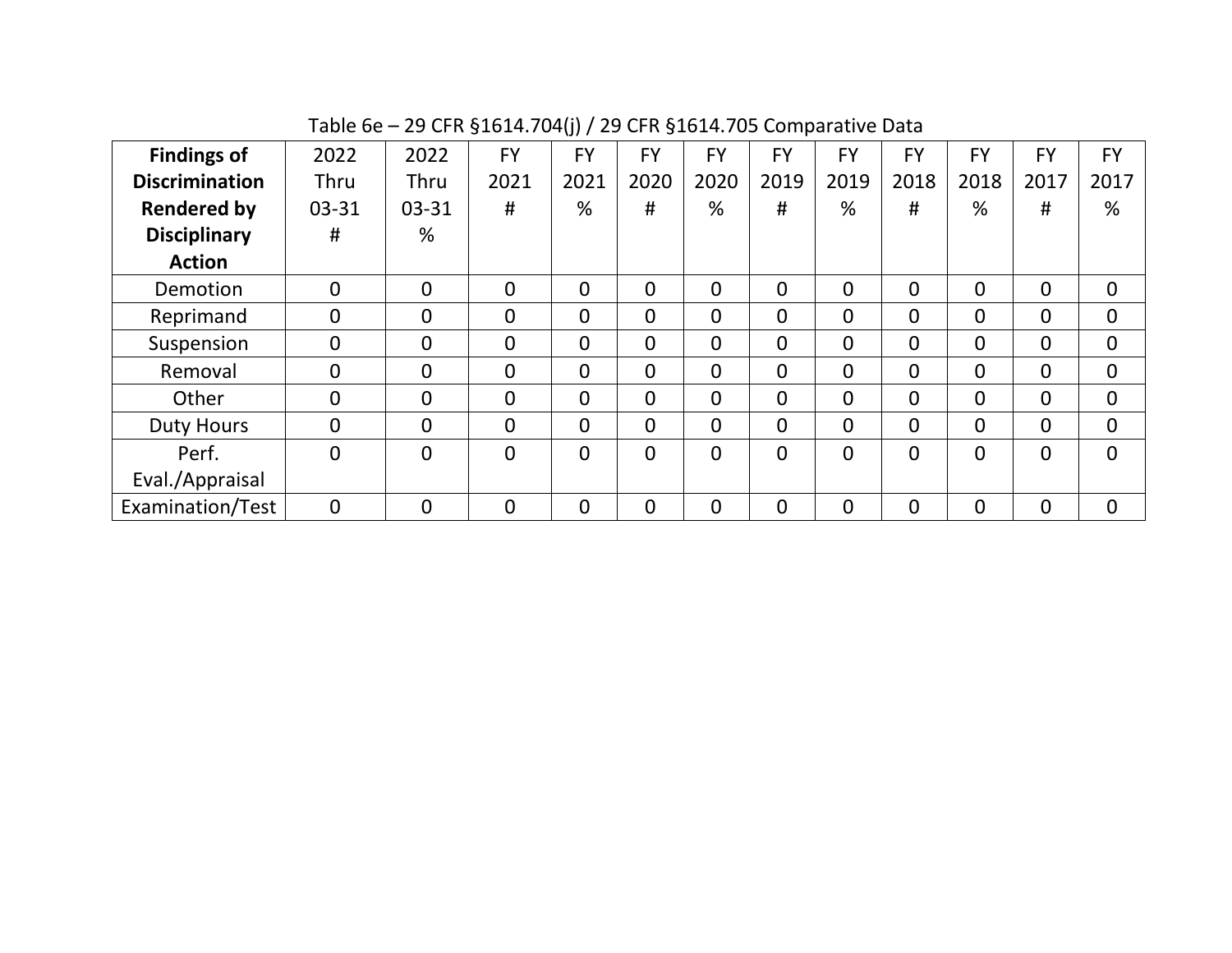| <b>Findings of</b>    | 2022           | 2022           | <b>FY</b>      | <b>FY</b> | <b>FY</b>      | <b>FY</b>      | <b>FY</b>      | FY             | <b>FY</b> | <b>FY</b> | <b>FY</b>      | <b>FY</b>      |
|-----------------------|----------------|----------------|----------------|-----------|----------------|----------------|----------------|----------------|-----------|-----------|----------------|----------------|
| <b>Discrimination</b> | Thru           | Thru           | 2021           | 2021      | 2020           | 2020           | 2019           | 2019           | 2018      | 2018      | 2017           | 2017           |
| <b>Rendered by</b>    | 03-31          | 03-31          | #              | %         | #              | %              | #              | %              | #         | %         | #              | %              |
| <b>Harassment</b>     | #              | %              |                |           |                |                |                |                |           |           |                |                |
| Non-Sexual            | 0              | $\overline{0}$ | $\Omega$       | 0         | $\overline{0}$ | $\overline{0}$ | $\overline{0}$ | $\overline{0}$ | 0         | 0         | $\overline{0}$ | $\overline{0}$ |
| Sexual                | 0              | $\overline{0}$ | $\overline{0}$ | 0         | 0              | $\overline{0}$ | $\overline{0}$ | $\overline{0}$ | 0         | 0         | $\overline{0}$ | $\overline{0}$ |
| Medical               | 0              | $\overline{0}$ | $\overline{0}$ | 0         | 0              | $\overline{0}$ | $\Omega$       | $\Omega$       | 0         | 0         | $\overline{0}$ | $\overline{0}$ |
| Examination           |                |                |                |           |                |                |                |                |           |           |                |                |
| Pay including         | $\overline{0}$ | $\overline{0}$ | $\Omega$       | 0         | $\overline{0}$ | $\Omega$       | $\Omega$       | $\overline{0}$ | 0         | $\Omega$  | $\overline{0}$ | $\overline{0}$ |
| overtime              |                |                |                |           |                |                |                |                |           |           |                |                |
| Promotion/Non-        | $\overline{0}$ | $\overline{0}$ | $\overline{0}$ | 0         | $\overline{0}$ | $\overline{0}$ | $\Omega$       | $\overline{0}$ | 0         | 0         | $\overline{0}$ | $\overline{0}$ |
| Selection             |                |                |                |           |                |                |                |                |           |           |                |                |

Table 6f -29 CFR §1614.704(j) / 29 CFR §1614.705 Comparative Data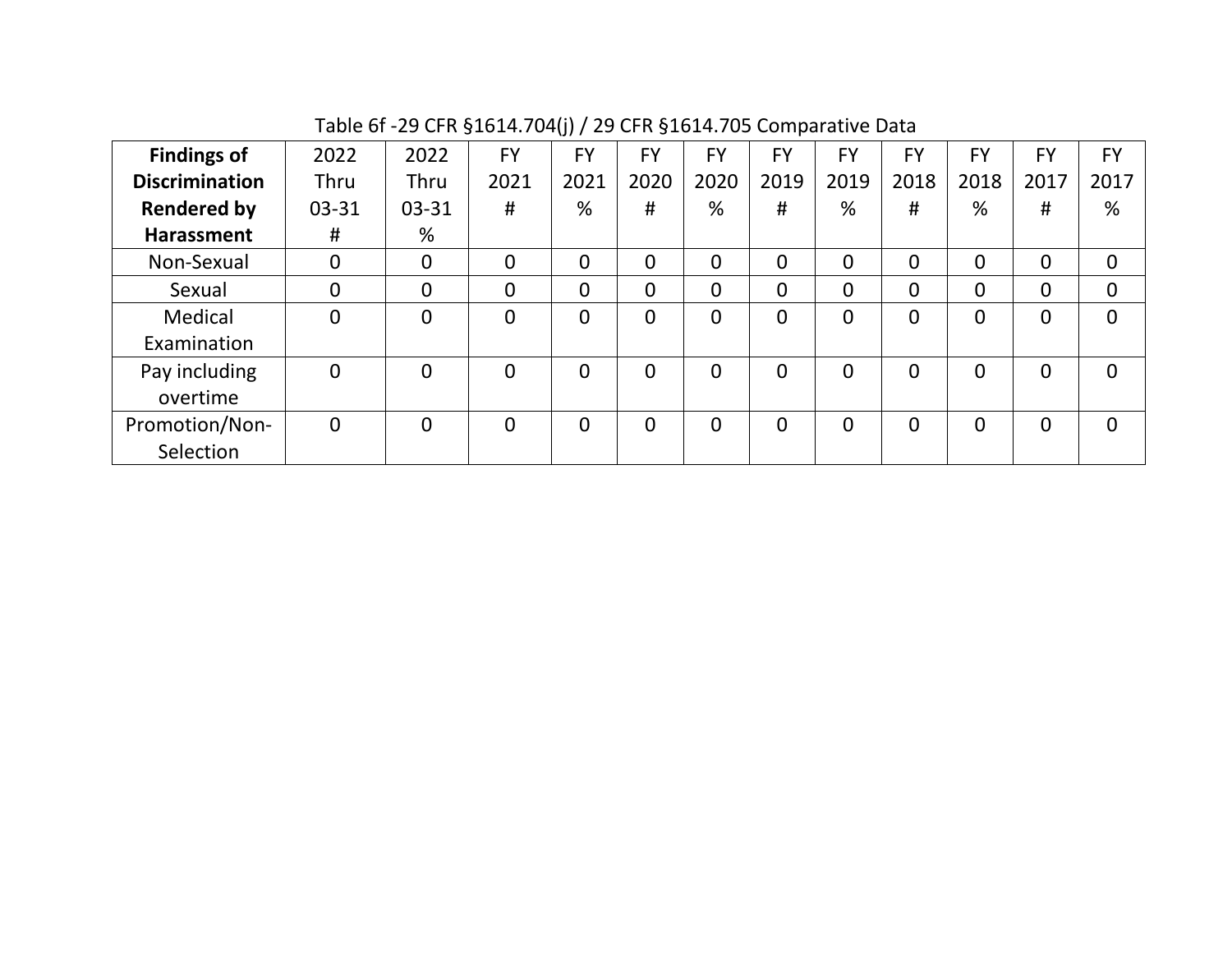Table 6g – CFR 29 CFR §1614.704(j) / 29 CFR §1614.705 Comparative Data

| <b>Findings of</b>    | 2022           | 2022           | <b>FY</b>      | <b>FY</b>      | <b>FY</b>      | <b>FY</b>      | <b>FY</b>      | <b>FY</b>      | <b>FY</b>      | <b>FY</b>      | <b>FY</b>      | <b>FY</b>      |
|-----------------------|----------------|----------------|----------------|----------------|----------------|----------------|----------------|----------------|----------------|----------------|----------------|----------------|
| <b>Discrimination</b> | Thru           | Thru           | 2021           | 2021           | 2020           | 2020           | 2019           | 2019           | 2018           | 2018           | 2017           | 2017           |
| <b>Rendered by</b>    | $03 - 31$      | 03-31          | #              | %              | #              | %              | #              | %              | #              | %              | #              | %              |
| Reassignment          | #              | %              |                |                |                |                |                |                |                |                |                |                |
| Denied                | $\overline{0}$ | $\Omega$       | $\Omega$       | $\Omega$       | $\Omega$       | $\overline{0}$ | $\overline{0}$ | $\overline{0}$ | $\overline{0}$ | $\mathbf{0}$   | $\overline{0}$ | $\overline{0}$ |
| <b>Directed</b>       | $\overline{0}$ | $\mathbf 0$    | $\mathbf 0$    | $\overline{0}$ | $\overline{0}$ | $\overline{0}$ | $\overline{0}$ | $\overline{0}$ | $\overline{0}$ | $\mathbf 0$    | $\overline{0}$ | $\overline{0}$ |
| Reasonable            |                |                |                |                |                |                |                |                |                |                |                |                |
| Accommodation         |                |                |                |                |                |                |                |                |                |                |                |                |
| Disability            |                |                |                |                |                |                |                |                |                |                |                |                |
| Reinstatement         | $\mathbf 0$    | $\Omega$       | $\Omega$       | $\overline{0}$ | $\overline{0}$ | $\overline{0}$ | $\overline{0}$ | $\overline{0}$ | $\Omega$       | $\mathbf 0$    | $\mathbf{1}$   | 100            |
| Religious             | $\overline{0}$ | $\overline{0}$ | $\overline{0}$ | $\overline{0}$ | $\overline{0}$ | $\overline{0}$ | $\overline{0}$ | $\overline{0}$ | $\overline{0}$ | $\overline{0}$ | $\overline{0}$ | $\mathbf 0$    |
| Accommodation         |                |                |                |                |                |                |                |                |                |                |                |                |
| Retirement            | $\overline{0}$ | $\mathbf{0}$   | $\Omega$       | $\mathbf{0}$   | $\Omega$       | $\Omega$       | $\overline{0}$ | $\Omega$       | $\overline{0}$ | $\overline{0}$ | $\overline{0}$ | $\mathbf 0$    |
| Sex Stereotyping      | $\overline{0}$ | $\mathbf{0}$   | $\mathbf 0$    | $\overline{0}$ | $\Omega$       | $\overline{0}$ | $\overline{0}$ | $\overline{0}$ | $\overline{0}$ | $\overline{0}$ | $\overline{0}$ | $\overline{0}$ |
| <b>Telework</b>       | $\mathbf 0$    | $\Omega$       | $\overline{0}$ | 0              | $\overline{0}$ | $\overline{0}$ | $\mathbf 0$    | $\overline{0}$ | $\overline{0}$ | $\mathbf 0$    | $\overline{0}$ | $\mathbf 0$    |
| Termination           | $\overline{0}$ | $\overline{0}$ | $\overline{0}$ | $\overline{0}$ | $\mathbf{1}$   | 100            | $\overline{0}$ | $\overline{0}$ | $\overline{0}$ | $\overline{0}$ | $\overline{0}$ | $\overline{0}$ |
| Terms/Conditions      | $\overline{0}$ | $\Omega$       | $\overline{0}$ | $\overline{0}$ | $\Omega$       | $\overline{0}$ | $\overline{0}$ | $\overline{0}$ | $\overline{0}$ | $\overline{0}$ | $\overline{0}$ | $\overline{0}$ |
| of Employment         |                |                |                |                |                |                |                |                |                |                |                |                |
| Time and              | $\overline{0}$ | $\mathbf{0}$   | $\Omega$       | $\overline{0}$ | $\Omega$       | $\overline{0}$ | $\overline{0}$ | $\overline{0}$ | $\overline{0}$ | $\mathbf{0}$   | $\overline{0}$ | $\mathbf 0$    |
| Attendance            |                |                |                |                |                |                |                |                |                |                |                |                |
| <b>Training</b>       | $\overline{0}$ | $\overline{0}$ | $\overline{0}$ | $\mathbf{0}$   | $\overline{0}$ | $\overline{0}$ | $\overline{0}$ | $\overline{0}$ | $\overline{0}$ | $\overline{0}$ | $\mathbf 0$    | $\overline{0}$ |
| Other-User            | $\overline{0}$ | $\mathbf{0}$   | $\mathbf 0$    | $\mathbf 0$    | $\overline{0}$ | $\mathbf 0$    | $\mathbf 0$    | $\overline{0}$ | $\overline{0}$ | $\overline{0}$ | $\mathbf 0$    | $\mathbf 0$    |
| Defined               |                |                |                |                |                |                |                |                |                |                |                |                |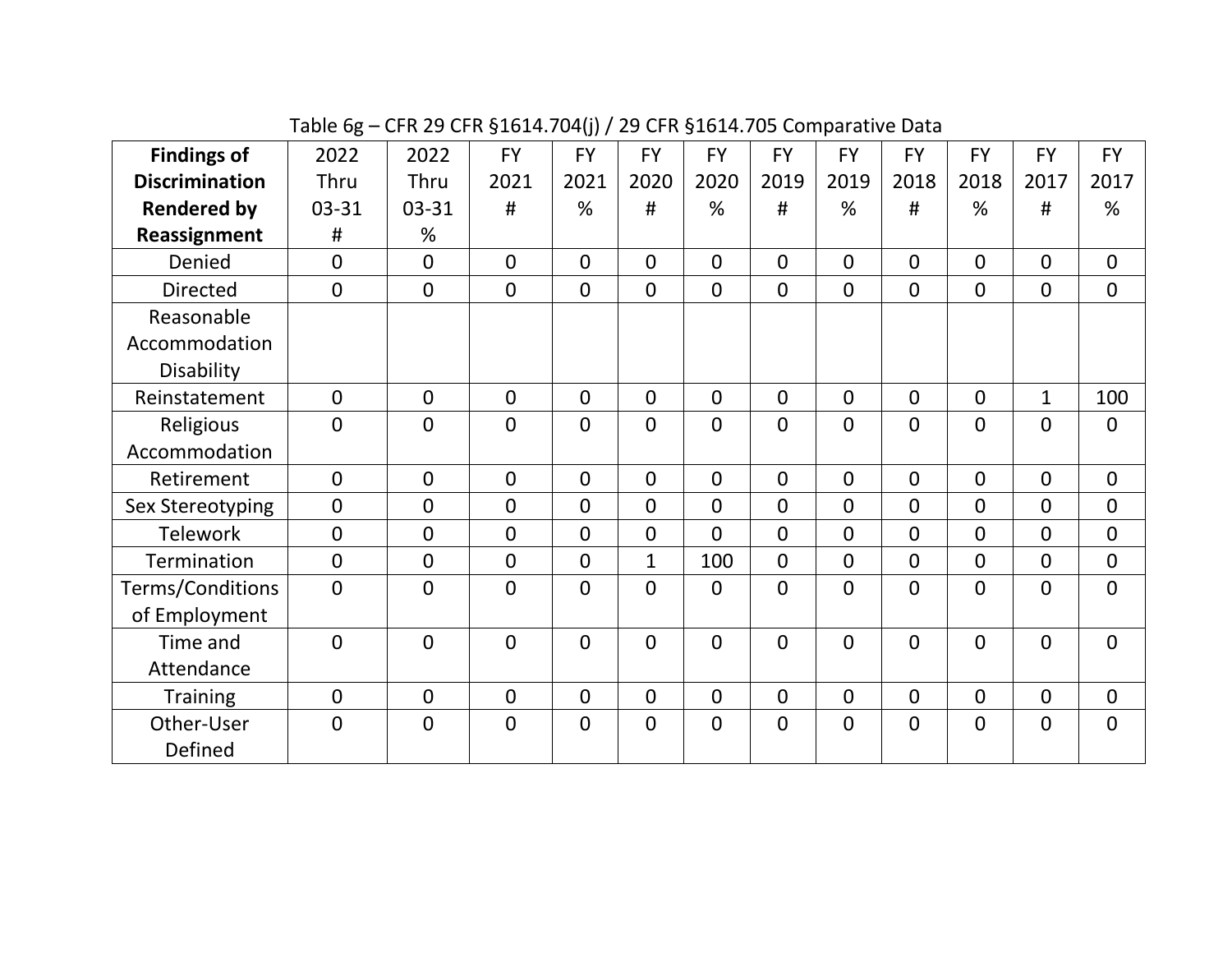| <b>Findings of</b>      | 2022           | 2022           | <b>FY</b>    | <b>FY</b>      | <b>FY</b>      | FY   | <b>FY</b> | <b>FY</b>      | <b>FY</b>      | FY       | <b>FY</b>    | FY           |
|-------------------------|----------------|----------------|--------------|----------------|----------------|------|-----------|----------------|----------------|----------|--------------|--------------|
| <b>Discrimination</b>   | <b>Thru</b>    | Thru           | 2021         | 2021           | 2020           | 2020 | 2019      | 2019           | 2018           | 2018     | 2017         | 2017         |
| <b>Rendered by</b>      | $03 - 31$      | 03-31          | #            | %              | #              | %    | #         | %              | #              | %        | #            | %            |
| <b>Issue</b>            | #              | %              |              |                |                |      |           |                |                |          |              |              |
| <b>Findings Without</b> | $\overline{0}$ |                | $\Omega$     |                | $\Omega$       |      | $\Omega$  |                | $\overline{0}$ |          | $\mathbf{1}$ |              |
| <b>Hearing</b>          |                |                |              |                |                |      |           |                |                |          |              |              |
| Appointment/Hire        | $\mathbf 0$    | $\overline{0}$ | $\Omega$     | $\overline{0}$ | $\overline{0}$ | 0    | $\Omega$  | $\overline{0}$ | $\overline{0}$ | 0        | 0            | $\mathbf{0}$ |
| Assignment of           | $\overline{0}$ | $\Omega$       | $\Omega$     | $\Omega$       | $\overline{0}$ | 0    | $\Omega$  | $\overline{0}$ | $\Omega$       | 0        | 0            | $\Omega$     |
| <b>Duties</b>           |                |                |              |                |                |      |           |                |                |          |              |              |
| Awards                  | 0              | $\overline{0}$ | $\mathbf{0}$ | $\overline{0}$ | $\overline{0}$ | 0    | $\Omega$  | $\overline{0}$ | $\overline{0}$ | 0        | 0            | $\Omega$     |
| Conversion to Full      | $\mathbf 0$    | $\overline{0}$ | $\mathbf{0}$ | $\overline{0}$ | $\overline{0}$ | 0    | $\Omega$  | $\overline{0}$ | $\overline{0}$ | $\Omega$ | $\mathbf 0$  | $\Omega$     |
| Time/Perm Status        |                |                |              |                |                |      |           |                |                |          |              |              |

Table 6h – 29 CFR §1614. 704(j) / 29 CFR §1614.705 Comparative Data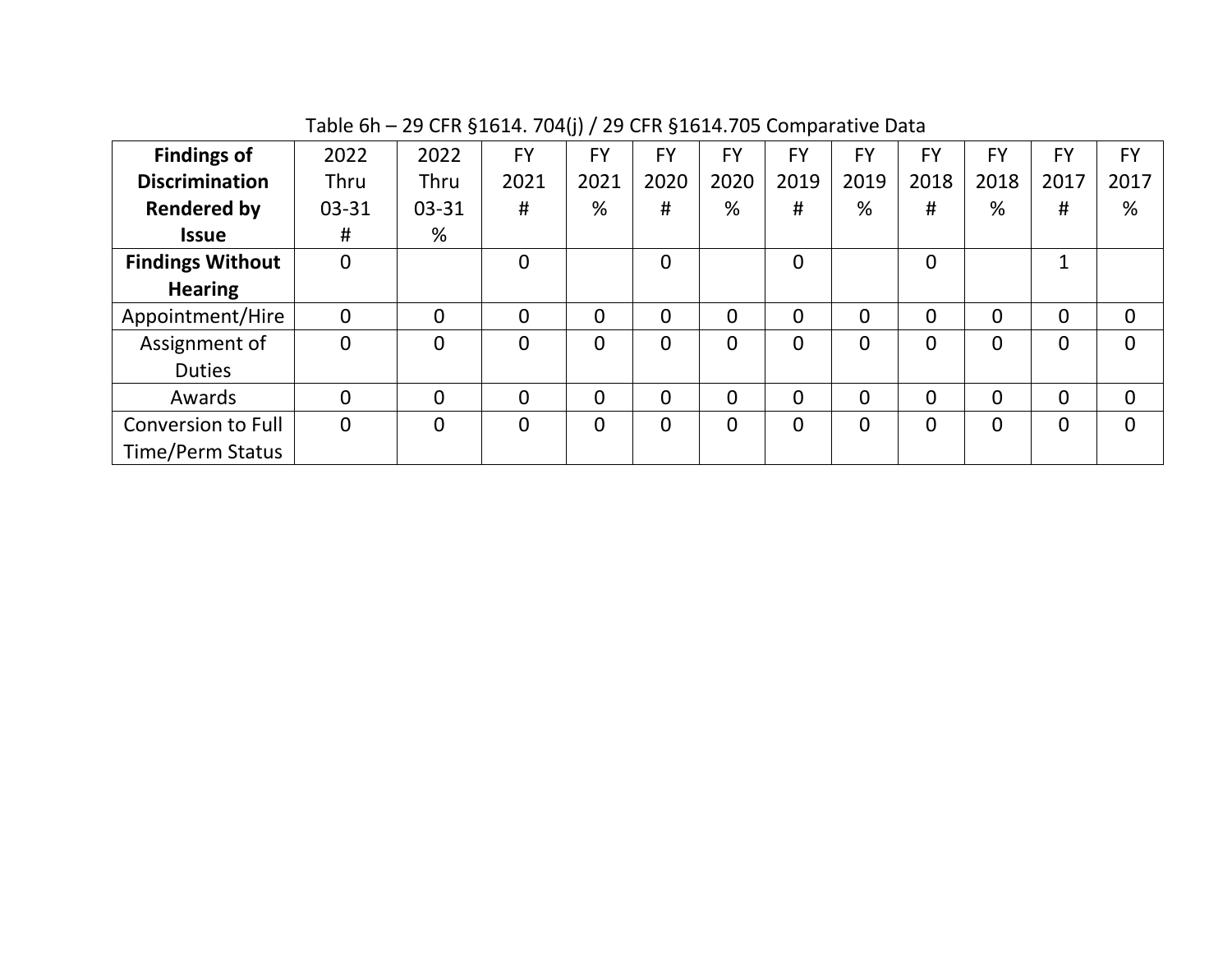| <b>Findings of</b>    | 2022           | 2022           | <b>FY</b>      | <b>FY</b>      | <b>FY</b>      | <b>FY</b>      | <b>FY</b>      | <b>FY</b>      | <b>FY</b>      | <b>FY</b>      | <b>FY</b>      | <b>FY</b>      |
|-----------------------|----------------|----------------|----------------|----------------|----------------|----------------|----------------|----------------|----------------|----------------|----------------|----------------|
| <b>Discrimination</b> | <b>Thru</b>    | <b>Thru</b>    | 2021           | 2021           | 2020           | 2020           | 2019           | 2019           | 2018           | 2018           | 2017           | 2017           |
| <b>Rendered by</b>    | 03-31          | 03-31          | #              | %              | #              | %              | #              | %              | #              | %              | #              | %              |
| <b>Disciplinary</b>   | #              | %              |                |                |                |                |                |                |                |                |                |                |
| <b>Action</b>         |                |                |                |                |                |                |                |                |                |                |                |                |
| Demotion              | 0              | $\overline{0}$ | $\overline{0}$ | 0              | $\Omega$       | 0              | $\overline{0}$ | $\overline{0}$ | 0              | $\Omega$       | $\overline{0}$ | $\overline{0}$ |
| Reprimand             | 0              | $\overline{0}$ | $\overline{0}$ | $\Omega$       | $\Omega$       | $\overline{0}$ | $\mathbf 0$    | $\overline{0}$ | $\Omega$       | $\Omega$       | $\overline{0}$ | $\mathbf{0}$   |
| Suspension            | 0              | $\overline{0}$ | $\Omega$       | $\Omega$       | $\Omega$       | $\Omega$       | $\mathbf 0$    | $\overline{0}$ | $\overline{0}$ | $\Omega$       | $\overline{0}$ | $\overline{0}$ |
| Removal               | 0              | $\overline{0}$ | $\overline{0}$ | $\overline{0}$ | $\Omega$       | $\overline{0}$ | 0              | $\overline{0}$ | 0              | $\Omega$       | $\mathbf{0}$   | $\overline{0}$ |
| Other                 | 0              | $\overline{0}$ | $\overline{0}$ | $\overline{0}$ | $\Omega$       | $\overline{0}$ | $\mathbf 0$    | $\overline{0}$ | $\overline{0}$ | $\Omega$       | $\overline{0}$ | $\overline{0}$ |
| <b>Duty Hours</b>     | $\overline{0}$ | $\overline{0}$ | $\overline{0}$ | $\Omega$       | $\Omega$       | $\Omega$       | $\Omega$       | $\overline{0}$ | $\Omega$       | $\Omega$       | $\overline{0}$ | $\mathbf{0}$   |
| Perf.                 | $\overline{0}$ | $\overline{0}$ | $\overline{0}$ | $\overline{0}$ | $\overline{0}$ | $\overline{0}$ | $\overline{0}$ | $\overline{0}$ | $\overline{0}$ | $\overline{0}$ | $\mathbf 0$    | $\Omega$       |
| Eval./Appraisal       |                |                |                |                |                |                |                |                |                |                |                |                |
| Examination/Test      | 0              | $\overline{0}$ | $\overline{0}$ | $\overline{0}$ | $\overline{0}$ | $\overline{0}$ | $\overline{0}$ | $\overline{0}$ | $\overline{0}$ | $\Omega$       | $\overline{0}$ | $\overline{0}$ |

Table 6i – 29 CFR §1614.704(j) / 29 CFR §1614.705 Comparative Data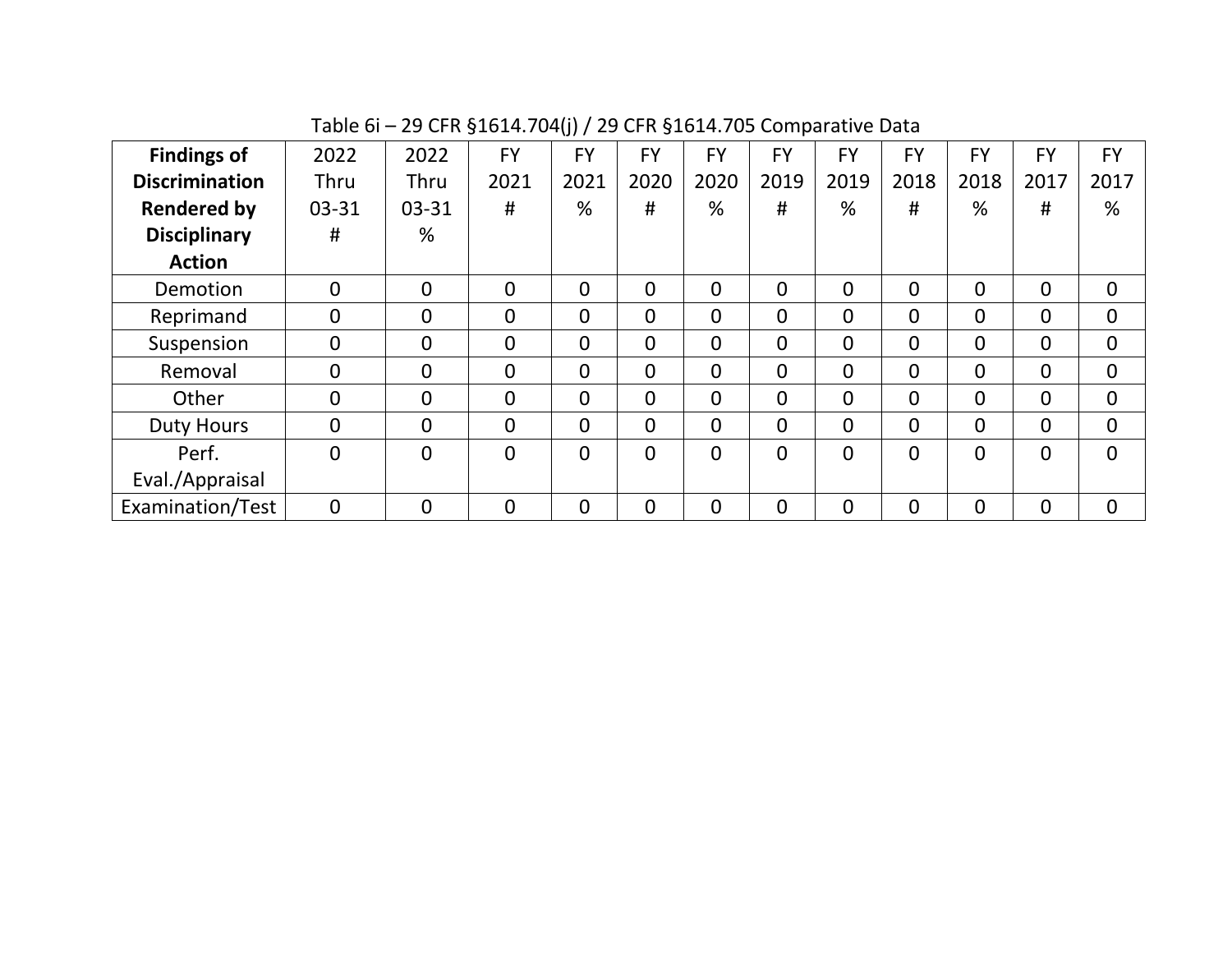| <b>Findings of</b>    | 2022  | 2022           | <b>FY</b>      | <b>FY</b> | FY       | <b>FY</b>      | <b>FY</b>      | FY             | FY   | <b>FY</b>      | <b>FY</b>      | <b>FY</b>      |
|-----------------------|-------|----------------|----------------|-----------|----------|----------------|----------------|----------------|------|----------------|----------------|----------------|
| <b>Discrimination</b> | Thru  | Thru           | 2021           | 2021      | 2020     | 2020           | 2019           | 2019           | 2018 | 2018           | 2017           | 2017           |
| <b>Rendered by</b>    | 03-31 | $03 - 31$      | #              | %         | #        | %              | #              | %              | #    | %              | #              | %              |
| <b>Harassment</b>     | #     | %              |                |           |          |                |                |                |      |                |                |                |
| Non-Sexual            | 0     | $\overline{0}$ | $\overline{0}$ | 0         | $\Omega$ | $\overline{0}$ | $\overline{0}$ | $\overline{0}$ | 0    | $\overline{0}$ | $\overline{0}$ | $\overline{0}$ |
| Sexual                | 0     | $\overline{0}$ | $\overline{0}$ | 0         | 0        | $\overline{0}$ | 0              | $\Omega$       | 0    | $\Omega$       | $\overline{0}$ | $\overline{0}$ |
| Medical               | 0     | $\overline{0}$ | $\overline{0}$ | 0         | $\Omega$ | 0              | 0              | $\Omega$       | 0    | $\Omega$       | $\overline{0}$ | $\Omega$       |
| Examination           |       |                |                |           |          |                |                |                |      |                |                |                |
| Pay including         | 0     | $\overline{0}$ | $\overline{0}$ | 0         | 0        | $\overline{0}$ | $\overline{0}$ | $\overline{0}$ | 0    | $\overline{0}$ | $\overline{0}$ | $\Omega$       |
| overtime              |       |                |                |           |          |                |                |                |      |                |                |                |
| Promotion/Non-        | 0     | $\overline{0}$ | $\overline{0}$ | 0         | $\Omega$ | $\overline{0}$ | 0              | $\overline{0}$ | 0    | $\Omega$       | $\overline{0}$ | $\Omega$       |
| Selection             |       |                |                |           |          |                |                |                |      |                |                |                |

Table 6j – 29 CFR §1614.704(j) / 29 CFR §1614.705 Comparative Data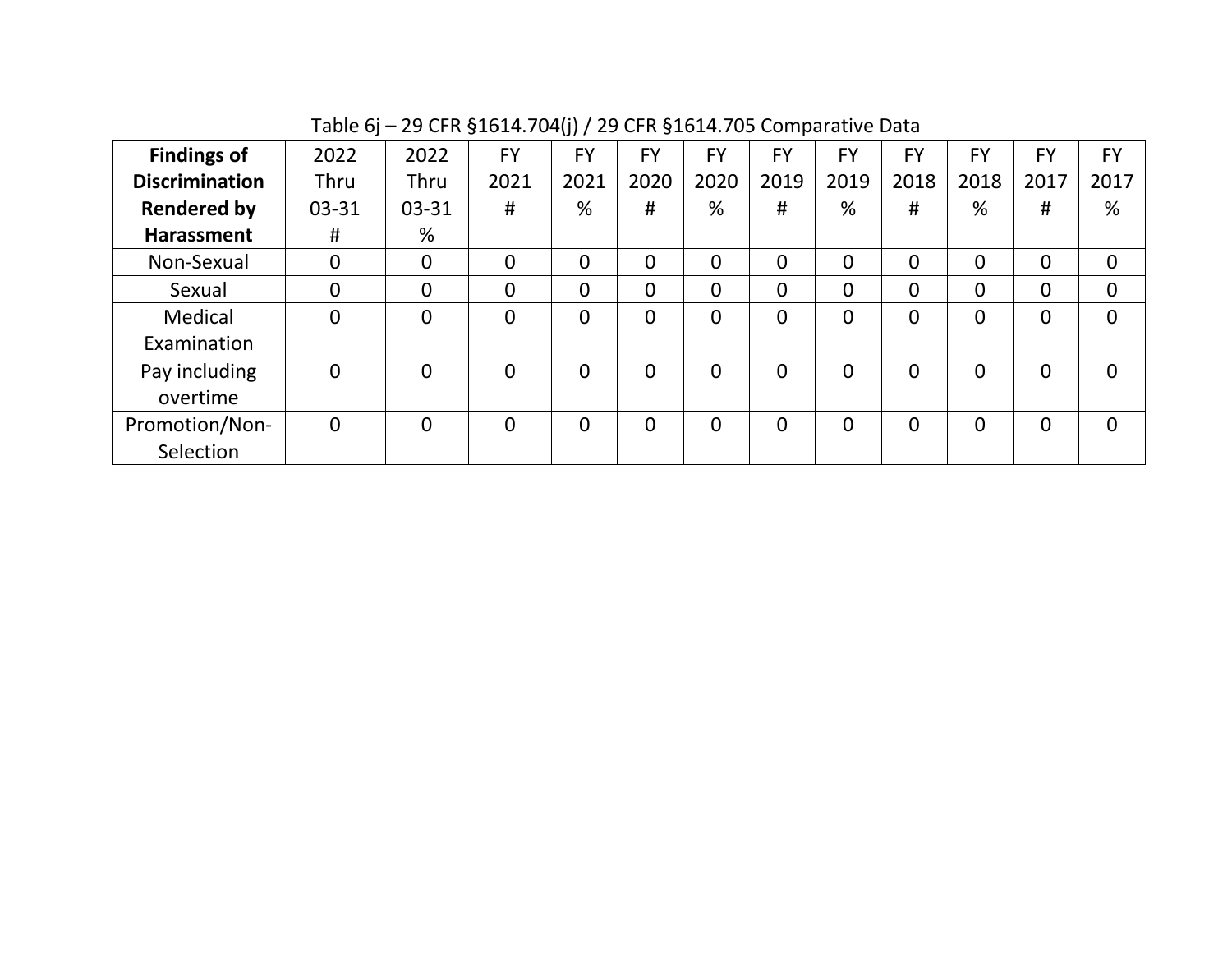Table 6k – 29 CFR §1614.704(j) / 29 CFR §1614.705 Comparative Data

| <b>Findings of</b>    | 2022           | 2022           | <b>FY</b>      | <b>FY</b>      | <b>FY</b>      | <b>FY</b>      | <b>FY</b>      | <b>FY</b>      | <b>FY</b>      | <b>FY</b>      | <b>FY</b>      | <b>FY</b>      |
|-----------------------|----------------|----------------|----------------|----------------|----------------|----------------|----------------|----------------|----------------|----------------|----------------|----------------|
| <b>Discrimination</b> | Thru           | Thru           | 2021           | 2021           | 2020           | 2020           | 2019           | 2019           | 2018           | 2018           | 2017           | 2017           |
| <b>Rendered by</b>    | 03-31          | 03-31          | #              | %              | #              | %              | #              | %              | #              | %              | #              | %              |
| Reassignment          | #              | %              |                |                |                |                |                |                |                |                |                |                |
| Denied                | $\mathbf 0$    | $\overline{0}$ | $\overline{0}$ | $\overline{0}$ | $\overline{0}$ | $\overline{0}$ | $\overline{0}$ | $\overline{0}$ | $\overline{0}$ | $\overline{0}$ | $\overline{0}$ | $\overline{0}$ |
| <b>Directed</b>       | $\overline{0}$ | $\mathbf{0}$   | $\overline{0}$ | $\overline{0}$ | $\overline{0}$ | $\overline{0}$ | $\overline{0}$ | $\overline{0}$ | $\overline{0}$ | $\mathbf{0}$   | $\overline{0}$ | $\overline{0}$ |
| Reasonable            | $\overline{0}$ | $\mathbf{0}$   | $\Omega$       | $\mathbf 0$    | $\Omega$       | $\overline{0}$ | $\overline{0}$ | $\overline{0}$ | $\overline{0}$ | $\mathbf{0}$   | $\mathbf{1}$   | 100            |
| Accommodation         |                |                |                |                |                |                |                |                |                |                |                |                |
| Disability            |                |                |                |                |                |                |                |                |                |                |                |                |
| Reinstatement         | $\mathbf{0}$   | $\Omega$       | $\Omega$       | $\overline{0}$ | $\overline{0}$ | $\overline{0}$ | $\overline{0}$ | $\overline{0}$ | $\overline{0}$ | $\mathbf 0$    | $\overline{0}$ | $\overline{0}$ |
| Religious             | $\overline{0}$ | $\Omega$       | $\overline{0}$ | $\overline{0}$ | $\Omega$       | $\overline{0}$ | $\overline{0}$ | $\overline{0}$ | $\mathbf 0$    | $\overline{0}$ | $\overline{0}$ | $\overline{0}$ |
| Accommodation         |                |                |                |                |                |                |                |                |                |                |                |                |
| Retirement            | $\overline{0}$ | $\Omega$       | $\Omega$       | $\overline{0}$ | $\overline{0}$ | $\overline{0}$ | $\overline{0}$ | $\overline{0}$ | $\overline{0}$ | $\overline{0}$ | $\overline{0}$ | $\overline{0}$ |
| Sex Stereotyping      | $\overline{0}$ | $\mathbf{0}$   | $\mathbf 0$    | $\overline{0}$ | $\overline{0}$ | $\overline{0}$ | $\overline{0}$ | $\overline{0}$ | $\overline{0}$ | $\overline{0}$ | $\overline{0}$ | $\overline{0}$ |
| <b>Telework</b>       | $\mathbf 0$    | $\Omega$       | $\Omega$       | 0              | $\overline{0}$ | $\overline{0}$ | $\overline{0}$ | $\overline{0}$ | $\overline{0}$ | $\mathbf 0$    | $\overline{0}$ | $\overline{0}$ |
| <b>Termination</b>    | $\overline{0}$ | $\Omega$       | $\Omega$       | $\overline{0}$ | $\Omega$       | $\overline{0}$ | $\Omega$       | $\overline{0}$ | $\Omega$       | $\Omega$       | $\overline{0}$ | $\overline{0}$ |
| Terms/Conditions      | $\overline{0}$ | $\overline{0}$ | $\overline{0}$ | $\overline{0}$ | $\Omega$       | $\overline{0}$ | $\overline{0}$ | $\overline{0}$ | $\overline{0}$ | $\overline{0}$ | $\overline{0}$ | $\overline{0}$ |
| of Employment         |                |                |                |                |                |                |                |                |                |                |                |                |
| Time and              | $\overline{0}$ | $\mathbf{0}$   | $\mathbf 0$    | $\overline{0}$ | $\overline{0}$ | $\overline{0}$ | $\overline{0}$ | $\overline{0}$ | $\mathbf 0$    | $\mathbf 0$    | $\mathbf 0$    | $\mathbf{0}$   |
| Attendance            |                |                |                |                |                |                |                |                |                |                |                |                |
| <b>Training</b>       | $\overline{0}$ | $\Omega$       | $\Omega$       | $\mathbf{0}$   | $\overline{0}$ | $\overline{0}$ | $\overline{0}$ | $\overline{0}$ | $\overline{0}$ | $\Omega$       | $\overline{0}$ | $\overline{0}$ |
| Other-User            | $\overline{0}$ | $\overline{0}$ | $\overline{0}$ | $\mathbf 0$    | $\overline{0}$ | $\mathbf 0$    | $\mathbf 0$    | $\overline{0}$ | $\mathbf 0$    | $\overline{0}$ | $\mathbf 0$    | $\mathbf 0$    |
| Defined               |                |                |                |                |                |                |                |                |                |                |                |                |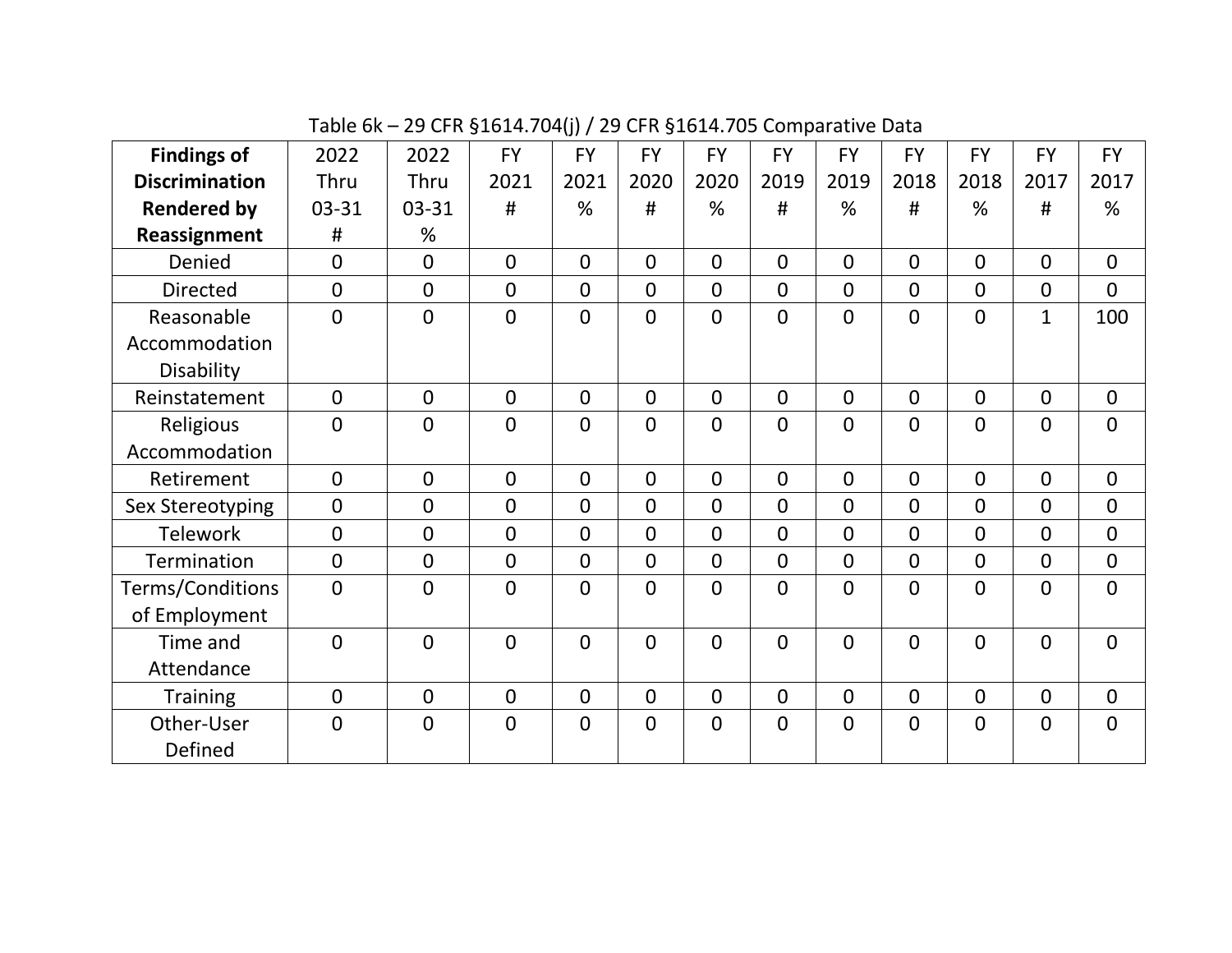| <b>Pending Complaints</b> | 2022 Thru | FY 2021 | FY 2020 | FY 2019 | FY 2018 | FY 2017 |
|---------------------------|-----------|---------|---------|---------|---------|---------|
| <b>Filed in previous</b>  | $03 - 31$ |         |         |         |         |         |
| <b>Fiscal Years by</b>    |           |         |         |         |         |         |
| <b>Status</b>             |           |         |         |         |         |         |
| Total complaints          | 41        | 23      | 39      | 55      | 67      | 55      |
| from previous Fiscal      |           |         |         |         |         |         |
| Years                     |           |         |         |         |         |         |
| <b>Total Complaints</b>   | 38        | 21      | 34      | 51      | 65      | 54      |

Table 7 – CFR §1614.704(j) / 29 CFR §1614.705 Comparative Data

Table 7a – CFR §1614.704(j) / 29 CFR §1614.705 Comparative Data

| <b>Number of</b>            | 2022 Thru | FY 2021 | FY 2020 | FY 2019 | FY 2018 | FY 2017 |
|-----------------------------|-----------|---------|---------|---------|---------|---------|
| <b>Complaints Pending</b>   | 03-31     |         |         |         |         |         |
| Investigation               | 0         |         |         |         |         |         |
| ROI Issued, Pending         | 0         | 0       |         |         |         | 0       |
| <b>Complainant's Action</b> |           |         |         |         |         |         |
| <b>Hearing</b>              | 48        | 15      | 25      | 51      | 61      | 48      |
| <b>Final Agency Action</b>  | 12        | 8       | 14      |         | 4       | 6       |
| Appeal with EEOC            | 32        | 32      | 21      | 22      | 36      | 27      |
| Office of Federal           |           |         |         |         |         |         |
| <b>Operations</b>           |           |         |         |         |         |         |